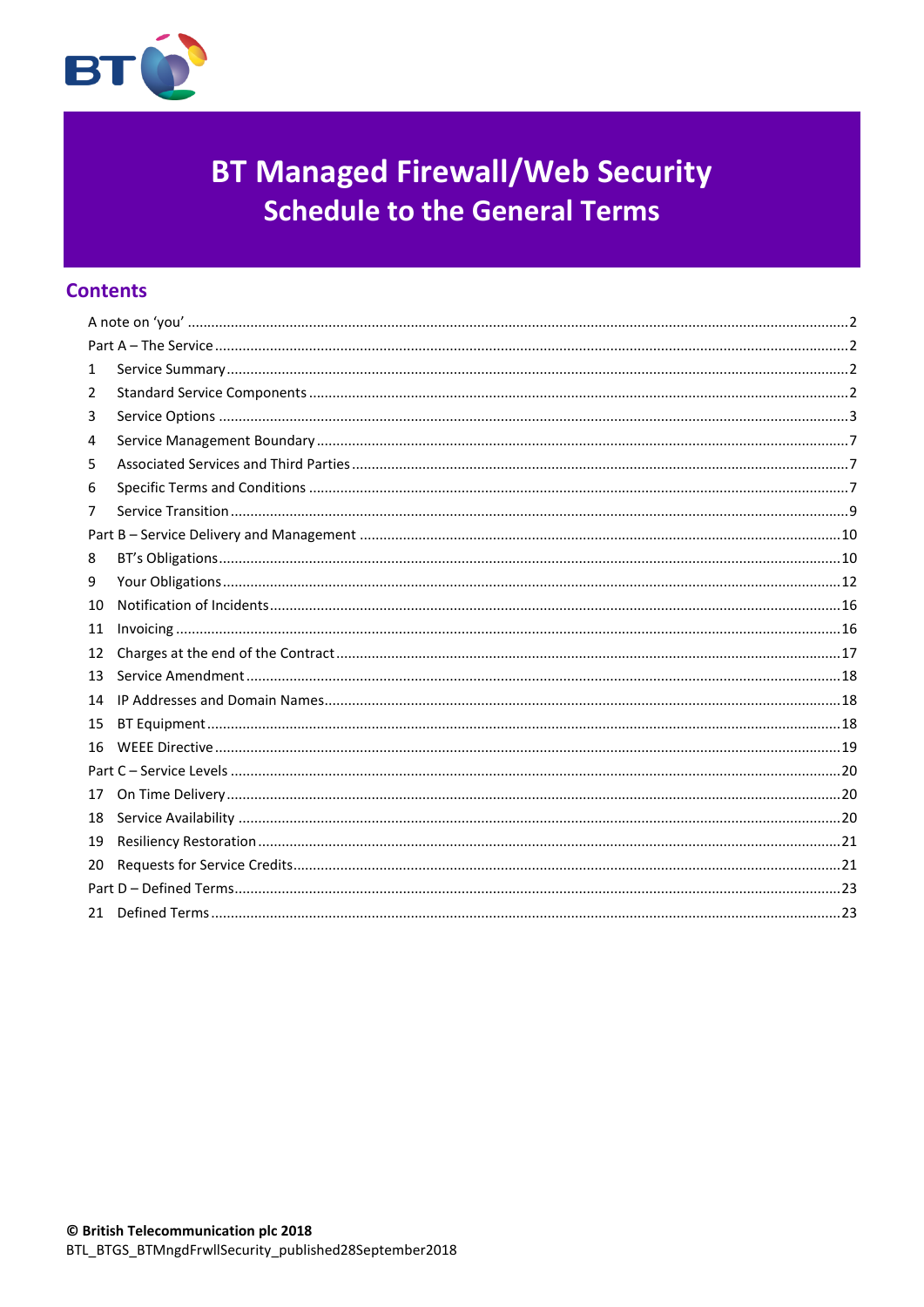

# <span id="page-1-0"></span>**A NOTE ON 'YOU'**

'You' and 'your' mean the Customer.

Phrases that refer to 'either', 'neither', 'each of us', 'both of us' 'we each' or 'we both' mean one or both BT and the Customer, whichever makes sense in the context of the sentence.

# <span id="page-1-1"></span>**Part A – The Service**

#### <span id="page-1-2"></span>**1 SERVICE SUMMARY**

- 1.1 BT will provide you with BT's global Managed services, comprising:
	- 1.1.1 the Standard Service Components; and

1.1.2 any of the Service Options that are selected by you as set out in any applicable Order,

#### (the "**Service**").

- <span id="page-1-6"></span>1.2 You may order:
	- 1.2.1 BT Managed Firewall Security service; or
	- 1.2.2 BT Managed Web Security service.
- <span id="page-1-7"></span>1.3 The Service controls inbound Internet traffic according to controlled exceptions, manages Users' outbound Internet access according to pre-defined policy and scans Internet traffic to block malware.
- 1.4 Where you select BT Managed Firewall/Web Security Service under the Managed Service from BT:
	- 1.4.1 Paragraph [12.2.](#page-17-3)2 of this Schedule will not apply and in such case Paragraph 11 of Managed Service from BT Schedule to the General Terms will apply;
	- 1.4.2 Part C of this Schedule will not apply and in such case Part C of Managed Service from BT Schedule to the General Terms will apply.
- 1.5 Where you select BT Managed Firewall/Web Security Service under a Managed Service:
	- 1.5.1 Paragraph 12 of this Schedule will not apply and in such case Paragraph 4 of the Managed Service Schedule to the General Terms will apply.

#### <span id="page-1-3"></span>**2 STANDARD SERVICE COMPONENTS**

BT will provide you with all of the following standard service components ("**Standard Service Components**") in accordance with the details set out in any applicable Order:

## 2.1 **Security Appliances**

- 2.1.1 You may choose from a range of Security Appliances or BT may recommend a Security Appliance as part of the overall Service design.
- <span id="page-1-4"></span>2.1.2 You may request to use Customer Equipment for the Service and BT may agree to such a request, subject to an assessment by BT that the Customer Equipment is suitable for use with the Service. This assessment will be carried out once you have provided the required information as set out in Paragrap[h 7.1.1](#page-8-1) and BT will provide written confirmation that BT is able to support the Customer Equipment.
- <span id="page-1-10"></span><span id="page-1-9"></span><span id="page-1-8"></span><span id="page-1-5"></span>2.1.3 You will select one of the following Service delivery models:
	- (a) BT will provide, install and commission any BT Equipment, including any hardware and Software, licensing and support agreements for the Security Appliance and will arrange for any on-Site support and remote service management ("**BT Owned**");
	- (b) you will provide the Customer Equipment to BT's specification. BT will provide the BT Equipment and arrange applicable licensing and support agreements as set out in the table at Paragraph [2.1.4](#page-2-1) and will renew those agreements when required. BT will install and commission that BT Equipment and Customer Equipment, and will provide on-Site support and remote service management. If there is a fault in the Customer Equipment, BT will raise the necessary support requests on your behalf. You will retain ownership of all Customer Equipment ("**Customer Owned**");
	- (c) subject to Paragraph [2.1.2,](#page-1-4) BT will remotely manage existing Customer Equipment. BT will arrange applicable licensing and support agreements and will renew those agreements when required. If there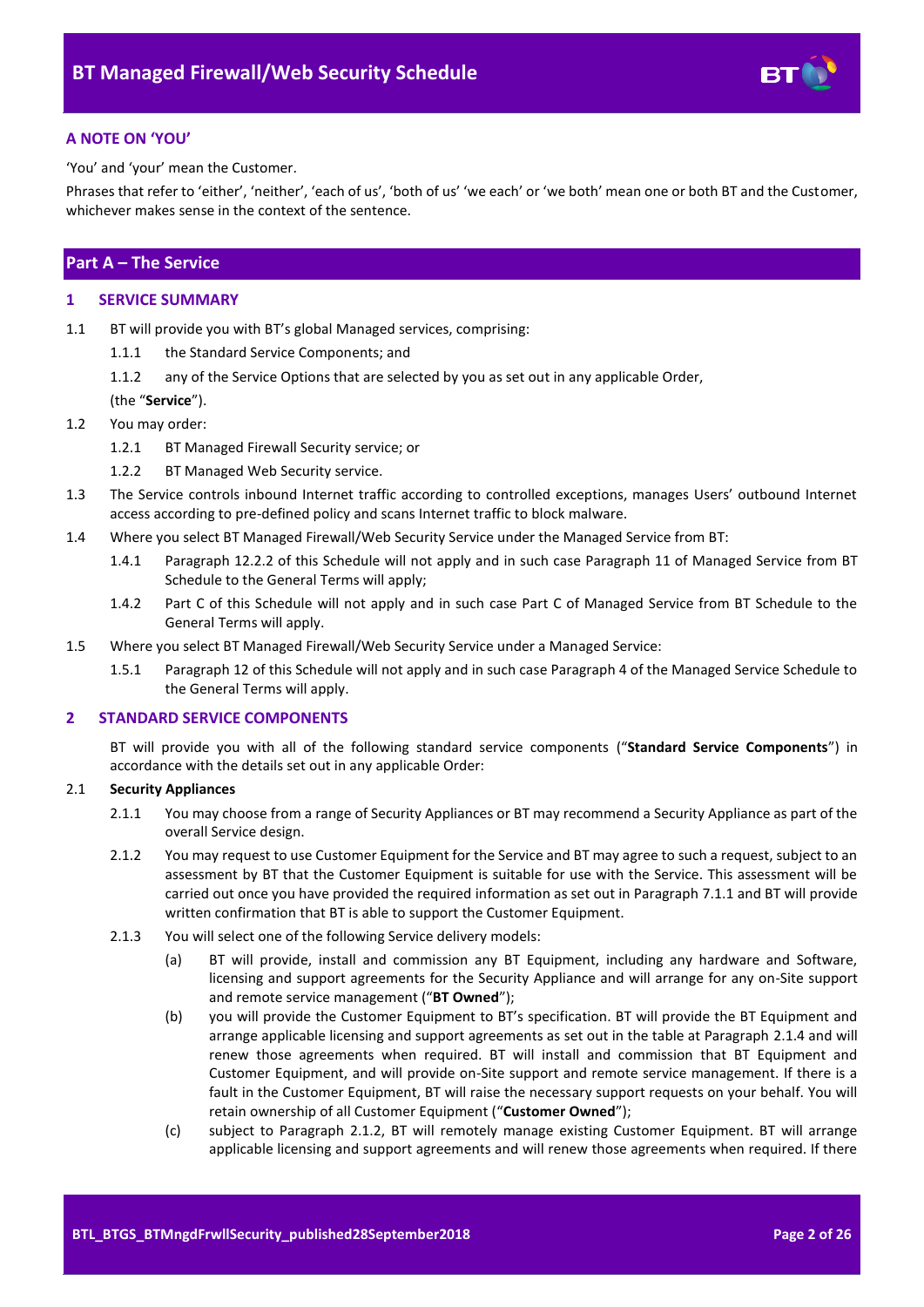

is a fault in the Customer Equipment, BT will raise the necessary support requests on your behalf. You will retain ownership of the Customer Equipment ("**BT Takeover**"); or

- (d) you will provide and install any Customer Equipment, including hardware, software and applicable licensing and support agreements. BT will commission the equipment and provide remote service management and notify you of any failure in the Customer Equipment that BT detects. You will retain ownership of all Customer Equipment ("**Service Wrap Only**").
- <span id="page-2-3"></span>2.1.4 The table below sets out the responsibilities of both of us for the supply and management of Security Appliances, unless otherwise specified in the Order Form:

<span id="page-2-1"></span>

| <b>Description</b>                                                                               | <b>BT Owned</b> | <b>Customer Owned</b> | <b>BT Takeover</b>                                   | <b>Service Wrap Only</b> |
|--------------------------------------------------------------------------------------------------|-----------------|-----------------------|------------------------------------------------------|--------------------------|
| <b>Security Appliance</b>                                                                        | BT (new)        | Customer (new)        | Customer (pre-existing)                              | Customer (new)           |
| Other equipment (including BT<br>Equipment), including Out of<br><b>Band Access and switches</b> | BT (new)        | BT (new)              | BT (new) or Customer (pre-<br>existing) as specified | Customer (new)           |
| <b>Installation</b>                                                                              | ВT              | ВT                    | Customer (pre-existing)                              | Customer                 |
| Commissioning                                                                                    | ВT              | <b>BT</b>             | Customer (pre-existing)                              | ВT                       |
| Support agreements, software<br>and licensing                                                    | ВT              | ВT                    | ВT                                                   | Customer                 |

#### <span id="page-2-2"></span>2.2 **Project Managed Installation**

BT's project manager will coordinate the Service installation and commissioning, in accordance with the Service delivery model you choose, liaising with you, installers and equipment suppliers as appropriate, depending on whether BT Equipment or Customer Equipment is being used. All project management activity will be administered remotely and the named representative will not visit your Site.

#### 2.3 **Incident Management**

BT will provide a 24x7x365 Service Desk to respond to Incidents, in accordance with Paragrap[h 10.](#page-15-0)

#### 2.4 **Service Performance Reports**

BT will provide near real-time or historic reports for key Service performance metrics, and for security-related events. This may be either via a Customer Portal, or a reporting application provided by BT and installed on a server owned by you.

#### <span id="page-2-0"></span>**3 SERVICE OPTIONS**

3.1 BT will provide you with any of the following Service Options that are set out in any applicable Order and in accordance with the details set out in that Order:

#### 3.1.1 **IPSec VPN:**

- (a) BT will set up and configure the following types of VPN in accordance with BT's prevailing technical standards:
	- (i) Site to Site VPNs between two Security Appliances which are both owned by you and managed by BT;
	- (ii) remote access VPNs, for remote users to gain secure access to your internal network. BT will implement your rules to authenticate against your authentication server. You are responsible for providing and managing your own end-user VPN software; and
	- (iii) Third party (extranet) VPNs, for creating a site-to-site VPN between your Security Appliance managed by BT, and a Security Appliance owned or manged by you or a third party. BT will only deliver VPNs to Security Appliances managed by a third party after the Service Start Date.

#### 3.1.2 **De Militarized Zones (DMZs):**

- (a) BT will provide additional LAN segment interfaces on the Security Appliance, or on an adjacent network switch, according to your requirements.
- (b) This is subject to there being sufficient physical ports available; additional Charges will apply if additional hardware is required to provide the interface.

#### 3.1.3 **Firewall Intrusion Detection and Prevention Service:**

(a) BT will: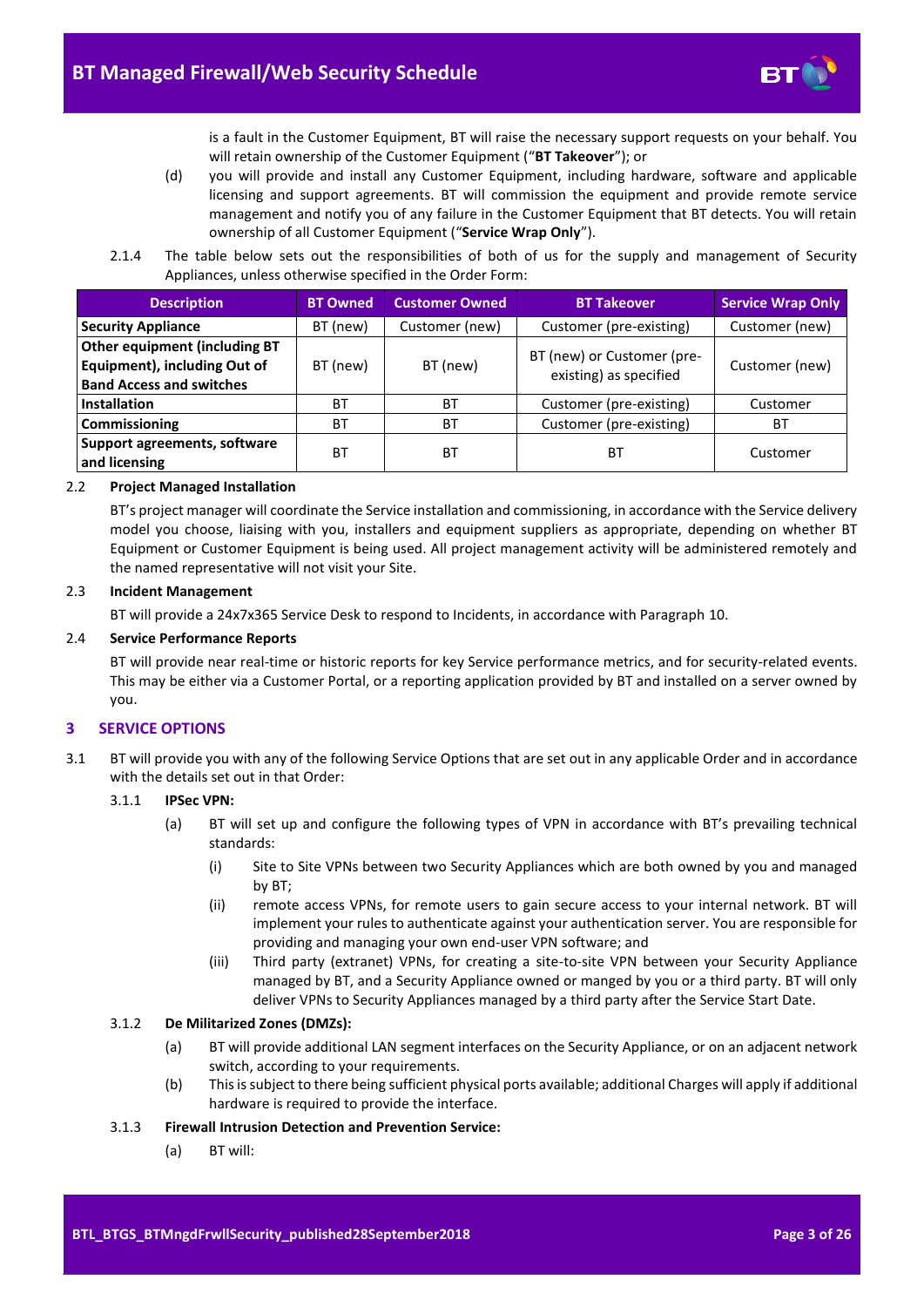

- (i) monitor traffic passing through your Security Appliance for attacks, in accordance with the applicable intrusion signature files;
- (ii) implement this Service Option with a default configuration setting, including a standard signature list. BT will also maintain a subscription to the necessary signature updates, and arrange for these to be applied following issue by the supplier;
- (iii) not be responsible for evaluating these signatures beforehand;
- (iv) where "**bronze level services**" is selected in the Order, block high impact or high confidence attacks, as defined by the supplier of the Software used to deliver the service. Bronze level services do not include monitoring, alerting or service specific reporting and it will not be possible to make changes to this standard signature list. However, BT will disable the appropriate signature (or signature group if necessary) if you advise BT of a conflict with any of your legitimate business traffic; and
- (v) where "**platinum level services**" is selected in the Order, apply additional signatures in "**detect**" mode. BT will provide 24x7x365 monitoring alerts relating to suspected intrusion incidents and categorise the alarm according to its severity. In the event that a high priority threat is discovered, BT will use reasonable endeavours to notify you as soon as practical and ask you if you wish to block the traffic causing the alert. BT will not proactively initiate this block in the absence of your instructions. BT will provide incident reports as part of this Service Option via the relevant Customer Portal.
- (b) If BT agrees a request from you to alter the parameters for applying new signatures in "**block**" mode, to give a greater or lower sensitivity to attacks, you accept responsibility for the increased risk of false positives (blocks to legitimate traffic) or the increased risk of attacks being missed.

#### 3.1.4 **Firewall URL Filtering and Application Control:**

- (a) BT will:
	- (i) block access to those Internet sites that you ask BT to, in accordance with your CSP. Internet sites are arranged into groups which are regularly updated. You may choose to block or restrict access to any or all groups;
	- (ii) send an appropriate message to a User attempting to access a blocked or restricted site to advise either:
		- i. that the User request has been blocked; or
		- ii. that the User will first confirm acceptance of your acceptable use policy (or similar warning). Upon acceptance, the page will be delivered;
	- (iii) implement the necessary alterations via the standard configuration management process in the event of any change in your CSP; and
	- (iv) if the SSL Control Service Option is selected, BT will also apply this service to HTTPS websites.
- (b) This Service Option does not include reporting as standard. Reporting may be available in accordance with Paragraph [3.1.8.](#page-4-0)

## 3.1.5 **Firewall Anti-Virus:**

- (a) BT will:
	- (i) check web browser (http) traffic for known malware;
	- (ii) inspect requests from Users for an executable file from a site on the Internet, against the current antivirus definition file. If no virus is detected, the file will be passed to the User. If a virus is detected the file will be blocked and deleted; and
	- (iii) keep antivirus definition files up to date by regular downloads direct from the antivirus service.
- (b) Provision of this Service Option is subject to a maximum file size and compressed archive limits, depending on the Security Appliance selected.
- (c) If the SSL Control Service Option is selected, BT will also apply this service to files delivered via HTTPS websites.
- (d) This Service Option does not include reporting as standard. Reporting may be available in accordance with Paragraph [3.1.8.](#page-4-0)
- 3.1.6 **Firewall Anti-Bot Service:** 
	- (a) BT will check and block outbound traffic for communication with known "**command and control**" servers used by owners of malicious software.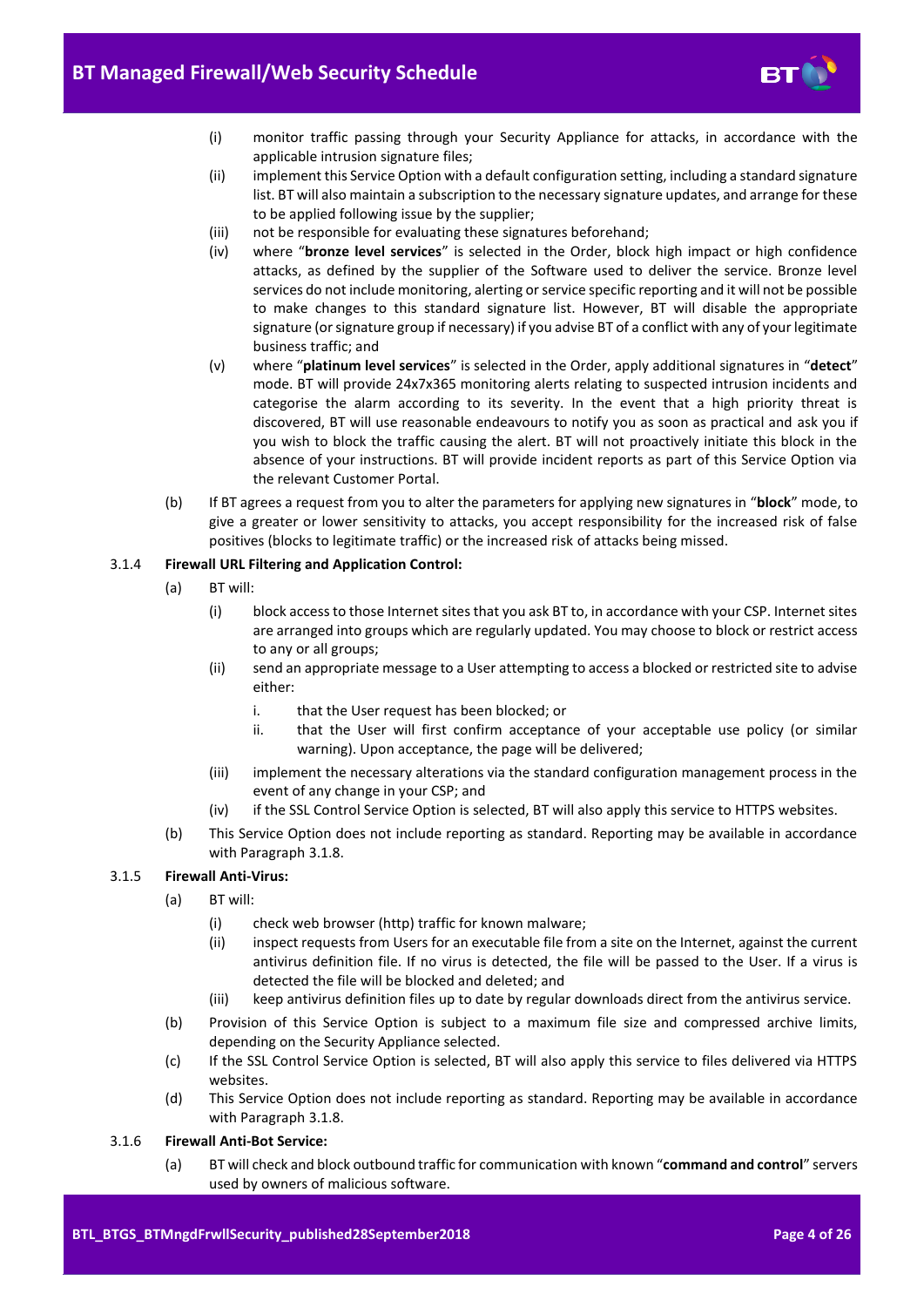- 
- (b) This Service Option does not include reporting as standard. Reporting may be available as an option depending on the Security Appliance being used.

# 3.1.7 **Threat Emulation Service:**

- (a) BT will encrypt suspected malicious files and send them to the vendor's cloud based infrastructure where they will be decrypted and analysed for malware by reviewing its behaviour in a virtual environment (sandbox).
- (b) Depending on the Security Appliance you select, you may be able to choose whether to hold the file whilst it is being analysed (to provide increased security) or to release it and analyse it in the background (for improved user response). Background processing may lead to malicious files being permitted, until signature updates are subsequently generated and applied to your Security Appliances.
- (c) If a file has been deemed malicious, its characteristics will be added to the vendor's anti-virus signature list.
- (d) BT will determine the country in which this inspection and analysis occurs.
- (e) If you require the Service to protect against malware contained within SMTP (email) attachments, you will arrange for your DNS MX records to be re-directed to the Security Appliance so that email is delivered to that Security Appliance. BT will configure the Security Appliance to deliver email to your email server.
- (f) Submission and Processing of your data via BT's services will be at your sole discretion and at your own risk. Other than BT's obligations in Clause 14 of the General Terms, BT assumes no responsibility or liability for the receipt and Processing of such data.

#### <span id="page-4-0"></span>3.1.8 **Security Event Reporting:**

- (a) BT will:
	- (i) provide reporting facilities, either on-line or on a server hosted on your Site, which allows analysis of security-related events; and
	- (ii) not pro-actively view your reports and events for security incidents.
- (b) If this Service Option is delivered via a shared reporting platform, BT will configure the platform such that you are only provided with access to your reports. This may mean that some of the platform's functionality is restricted to preserve the confidentiality of all customers using that platform.
- (c) The period over which data can be analysed is dependent on the capacity of the Security Appliances or the space allocated on the reporting platform.

#### 3.1.9 **SSL Control:**

- (a) BT will intercept and unencrypt SSL / Transport Layer Security (TLS) / HTTPS traffic in order to carry out inspection in accordance with the CSP. Once the traffic has been inspected, it will be re-encrypted and relayed to its original destination (if permitted by the CSP).
- (b) You will provide BT with an up to date, digital certificate that may be installed on the Security Appliance. BT will install renewed digital certificates within seven days of receipt from you. BT will not be liable for issues caused by expired digital certificates.

#### <span id="page-4-1"></span>3.1.10 **Checkpoint Capsule:**

- (a) BT will:
	- (i) provide a non-exclusive, non-transferable, non-assignable right to access a shared, cloud based firewall and client Software that diverts Internet traffic from the User's laptop computer to that firewall, where protection is applied in accordance with your CSP for the number of purchased Users; and
	- (ii) provide access to a Customer Portal, where you may download the client Software and define your Users who are to be protected by the Service.
- (b) You are responsible for distributing the client Software, installing it on the Users' laptops and enforcing compliance with its use.
- (c) If identity-aware policies are to be applied, BT will provide you with access to Software which interacts with your active directory authentication server. You will be responsible for installing this on a suitable server within your internal network environment, such that this Software may access both the active directory server and the Internet. The use of the cloud-based firewall means that your information and data may be Processed in a country other than that where the User is located, and this country may be changed by BT.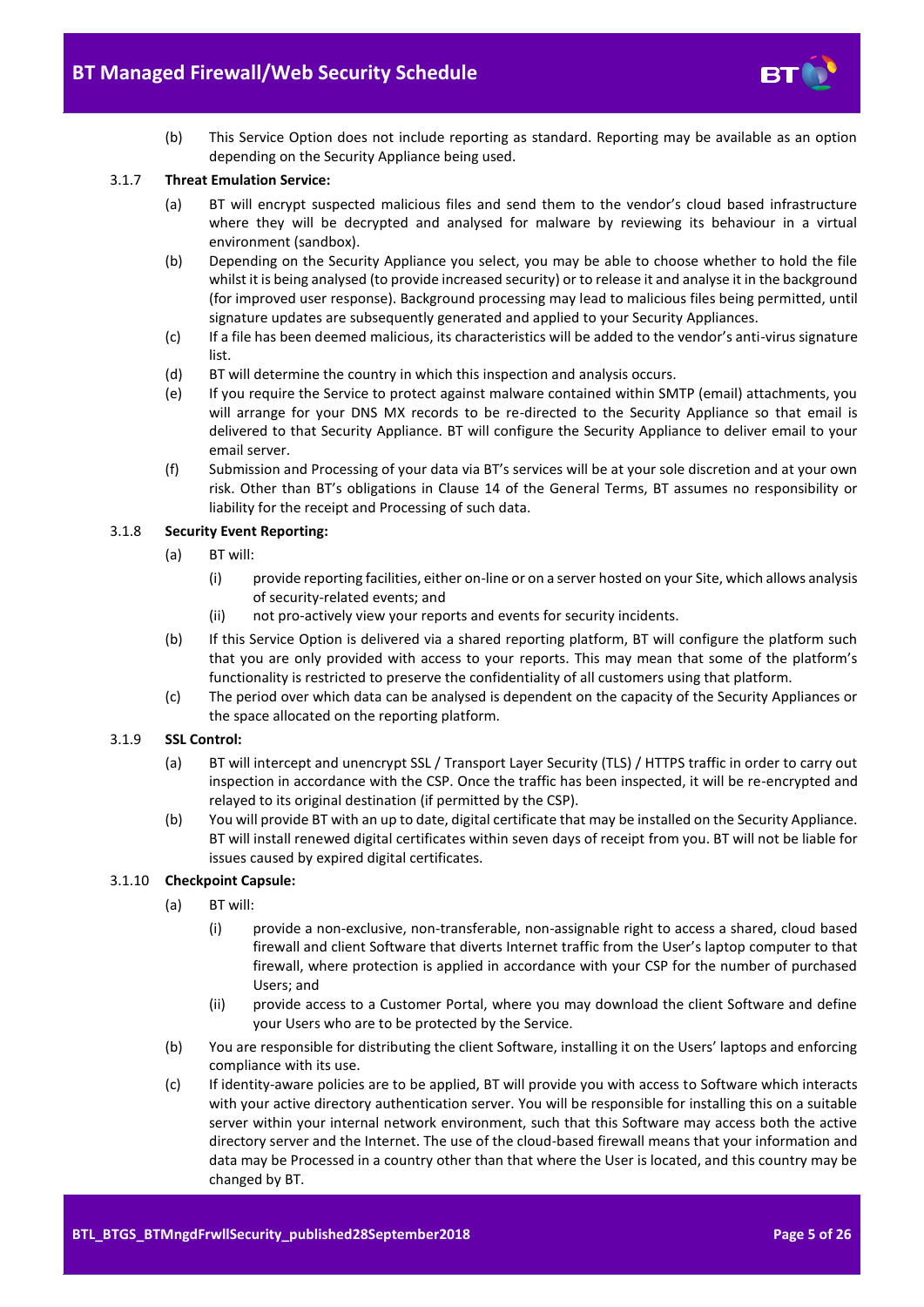

#### 3.1.11 **Instant messaging control (IM):**

- (a) BT will configure the Security Appliance to provide control over IM communications made over common, specific, IM clients.
- (b) Communications made using non-supported IM clients cannot be controlled using this service.
- (c) BT will apply the following control measures if selected by you:
	- (i) global permit/deny of file transfers within IM;
	- (ii) controlling access to IM for specific user groups or IP addresses including time of day;
	- (iii) limiting the bandwidth allocation for IM traffic by speed or percentage allocation; and
	- (iv) selection and specification of warning text to Users that their IM sessions are being logged.
- (d) BT will not antivirus check files transferred via IM.
- 3.1.12 **Media streaming control:** controlling User access and optimising voice and video media streams.
	- (a) BT will configure the Security Appliance to control incoming media streams and thereby limit the impact on your bandwidth. The service can limit the bandwidth available for media streaming traffic, and restrict access to media streaming for specific user groups or IP addresses including time of day.
	- (b) Specific media streaming versions and formats are supported, as specified in the data sheet for the applicable Security Appliance. Streams using a non-supported format will not be controlled.

#### 3.1.13 **Identity Awareness / User groups:**

- (a) BT will configure the Security Appliance to apply policy according to the authenticated identity of the User rather than just their IP address.
- (b) This may require client Software to be installed within your network or on end-user devices, or ensuring BT has remote, read-only, access to your Active Directory authentication server.
- (c) You will maintain the authentication database of users, groups and any access credentials that you require.

#### <span id="page-5-0"></span>3.1.14 **High Availability (dual appliance) solutions:**

- (a) BT will configure a pair of Security Appliances on a single Site to give increased resilience against failure.
- (b) Each Security Appliance may be connected to a separate Internet circuit to provide further resilience as set out in the Order.
- (c) This Service Option will require additional switches to be included as part of the solution which will be provided by BT or you as set out in Paragraph [2.1.4.](#page-2-1) If it is your responsibility to provide the additional switches, we will advise you of number and type of switches required.
- (d) Depending on the Security Appliances used and your CSP, BT may configure the Security Appliances as "**Active Active**" (both Security Appliances share the load under normal conditions) or "**Active Passive**" (one Security Appliance handles the load under normal conditions, with failover to a secondary Security Appliance in the event of the primary Security Appliance failing).
- (e) For "**Active Active**" configurations, throughput performance may reduce under failure conditions unless each Security Appliance has capacity to handle the full load independently.

#### <span id="page-5-1"></span>3.1.15 **Ad Hoc Professional Service:**

- (a) BT will provide ad hoc technical support, chargeable per day, as set out in the applicable Order.
- (b) Professional services are delivered remotely unless otherwise set out in the Order.

#### <span id="page-5-2"></span>3.1.16 **CSP production:**

BT will provide professional services to assist you in the production and implementation of your CSP for a period of three Business Days. If additional time is required for the creation of the CSP, this will be charged for as set out in Paragrap[h 11.2.2.](#page-15-2)

#### 3.1.17 **Vulnerability Notification and Patching:**

- (a) BT will identify, test and implement Patches for High and Critical CVSS in accordance with your authorisation;
- (b) the Vulnerability Notification and Patching will only be available while the Security Appliance is supported by the vendor.
- 3.2 The Service may not be available in all locations and Service Levels may vary depending on Site location.
- 3.3 Services Options may not be available on all Security Appliances. BT is not responsible if BT is unable to deliver the Service because of a lack of capacity on your selected Security Appliances.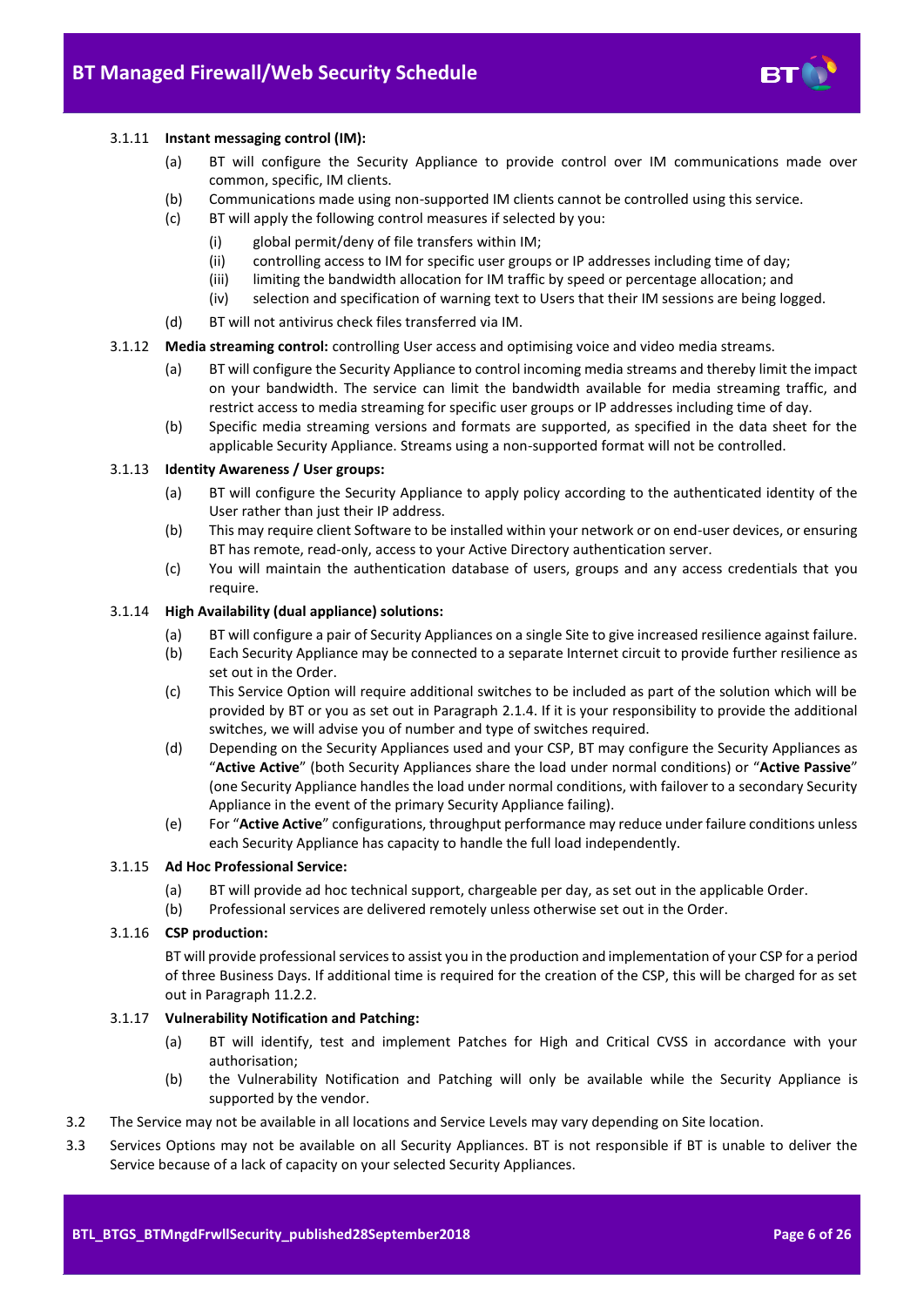

3.4 BT cannot guarantee that the Service Options will operate without Incident or interruption or to intercept or disarm all malware.

#### <span id="page-6-0"></span>**4 SERVICE MANAGEMENT BOUNDARY**

4.1 In addition to the Services that we offer as set out in Paragraph [2.1.3](#page-1-5) for the Service delivery model you select, BT will provide and manage the Service as set out in Parts B and C of this Schedule and as set out in the Order up to the Service Management Boundary. Depending on the Service that you select, Paragraph [4.1.1](#page-6-3) or Paragrap[h 4.1.2](#page-6-4) will apply.

# <span id="page-6-3"></span>4.1.1 **BT Managed Firewall Security Service Boundary**

| Internet / WAN side    | Cable connecting firewall to your Router                  |  |  |
|------------------------|-----------------------------------------------------------|--|--|
| LAN side               | Ethernet port(s) on firewall or the switch provided by BT |  |  |
| Analogue exchange Line | Cable connecting BT's provided modem to PSTN socket       |  |  |

#### <span id="page-6-4"></span>4.1.2 **BT Managed Web Security Service Boundary**

| Internet / WAN side    | Cable connecting proxy appliance to Security Appliance or your<br>DMZ switches if present |  |  |
|------------------------|-------------------------------------------------------------------------------------------|--|--|
| LAN side               | Ethernet port(s) on proxy appliance or BT's provided switch                               |  |  |
| Analogue exchange Line | Cable connecting BT's provided modem to PSTN socket                                       |  |  |

#### ("**Service Boundary**").

- 4.2 BT will have no responsibility for the Service outside the Service Boundary, including:
	- 4.2.1 issues on Users' machines or your servers (e.g. operating system, coding languages and security settings);
	- 4.2.2 end to end network connectivity (e.g. your network or Internet connectivity); or
	- 4.2.3 identity source management.
- 4.3 BT does not make any representations, whether express or implied, about whether the Service will operate in combination with any Customer Equipment or other equipment and software.

#### <span id="page-6-1"></span>**5 ASSOCIATED SERVICES AND THIRD PARTIES**

- <span id="page-6-6"></span>5.1 You will have the following services in place prior to the Service being delivered. You will ensure that these services meet the minimum technical requirements that BT may specify:
	- 5.1.1 Internet connectivity;
	- 5.1.2 WAN connectivity;
	- 5.1.3 PSTN direct exchange line, to enable Out of Band Access management;
	- 5.1.4 LAN / DMZ connectivity and associated infrastructure;
	- 5.1.5 PSTN connectivity; and
	- 5.1.6 broader IT environment, including the Security Appliances where they are your responsibility as set out in Paragrap[h 2.1.4,](#page-2-1) including authentication services, additional switches where required as set out in Paragraph [3.1.14\(c\),](#page-5-0) server / client platforms, security incident and event management (SIEM) solutions,

# (each an "**Enabling Service**").

5.2 If BT provides you with any services other than the Service (including any Enabling Service) this Schedule will not apply to those services and those services will be governed by their separate terms and conditions.

## <span id="page-6-2"></span>**6 SPECIFIC TERMS AND CONDITIONS**

#### 6.1 **Termination for Convenience**

For the purposes of Clause 17 of the General Terms either of us may, at any time after the Service Start Date and without cause, terminate the Service or any Order by giving 90 days' Notice to the other.

#### 6.2 **Minimum Period of Service**

- 6.2.1 Unless one of us gives at least 90 days' written Notice to the other of an intention to terminate the Service at the end of the Minimum Period of Service, BT will continue to provide the Service and both of us will perform each of our obligations in accordance with the Contract.
- <span id="page-6-5"></span>6.2.2 If one of us gives at least 90 days' written Notice to the other of an intention to terminate the Service at the end of the Minimum Period of Service, BT will cease delivering the Service at 23.59 on the last day of the Minimum Period of Service.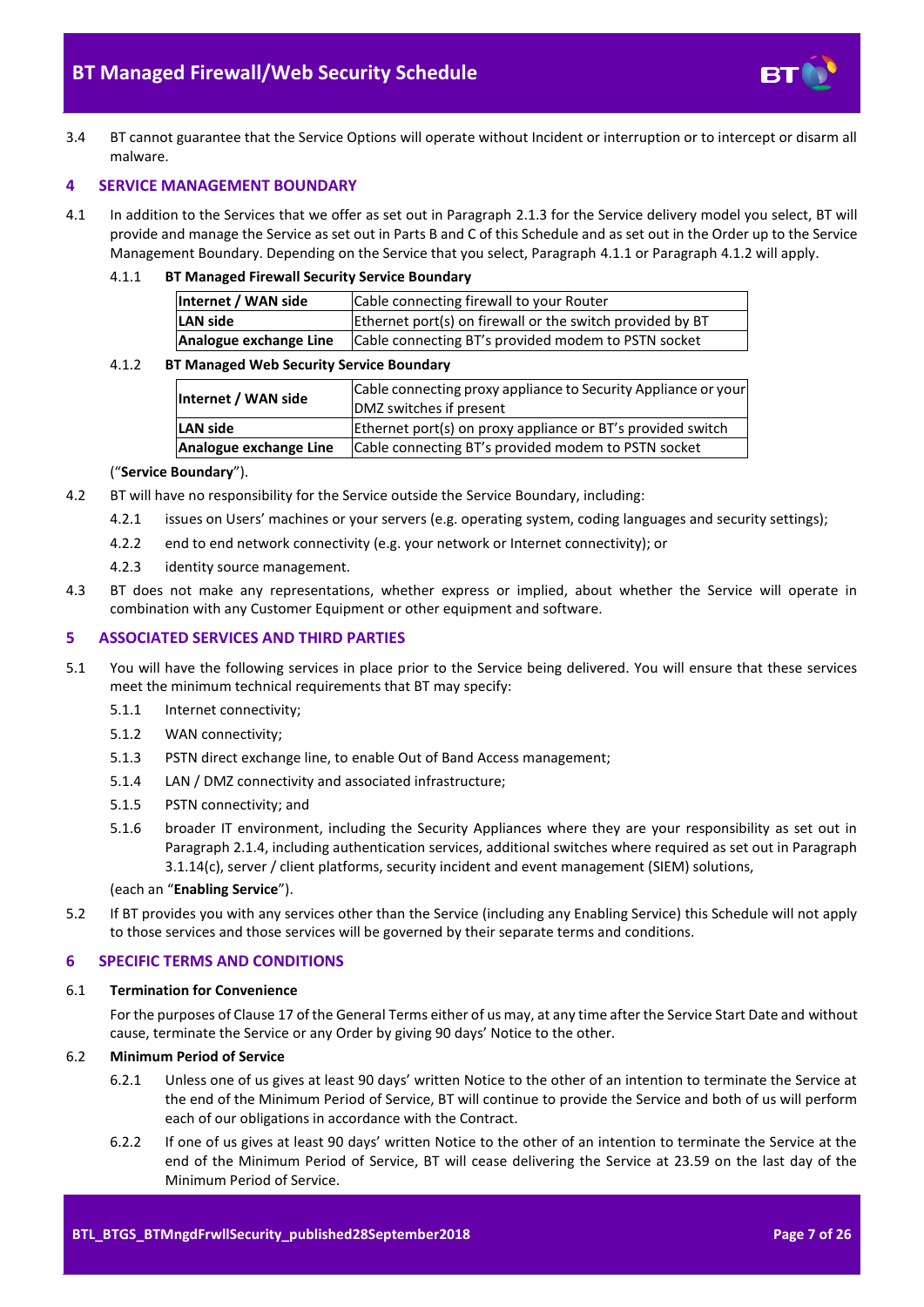

# <span id="page-7-3"></span>6.3 **EULA**

- 6.3.1 You acknowledge that aspects of the Service may only be provided by BT if you have entered into an end user licence agreement ("**EULA**") with the supplier of BT Equipment or Customer Equipment as may be amended or supplemented from time to time by the supplier.
- 6.3.2 By accepting the terms of the EULA you acknowledge the relevant conditions and agree to observe and comply with them for any and all use of the Service.
- 6.3.3 You accept responsibility in accordance with the terms of the EULA for the use of the Software. You will follow all instructions given to you by the supplier.
- 6.3.4 You acknowledge that you enter into the EULA for your own benefit and that the rights, acknowledgements, undertakings, warranties and indemnities granted under the EULA are between you and the supplier only. BT does not grant you any rights from, or make any warranties to you about, the terms of the EULA.
- 6.3.5 You will report any breach or suspected breach of the EULA to the supplier directly as soon as you become aware of it.
- 6.3.6 Any loss or damage suffered by you or the supplier under the EULA will be enforceable only between you and the Supplier, and will not be enforceable against BT.

# <span id="page-7-2"></span><span id="page-7-1"></span>6.4 **Changes to the CSP**

- 6.4.1 Where you require a change to your CSP, for example as a result of changes to your application requirements or network environment, you may request additions, deletions, or modifications to your CSP and BT will provide you with the means to request Standard Changes or Urgent Changes to the CSP, either on the relevant Customer Portal or to the Service Desk. BT will charge you for this Service as set out in Paragraph [6.4.4](#page-7-0) below.
- 6.4.2 You will order separately any changes to the Service that are required that involve physical changes to the Service, including Security Appliance upgrades and LAN re-arrangements. The CSP changes described in Paragrap[h 6.4.1](#page-7-1) refer only to requests to change the rule-sets that define the Service's operation.
- 6.4.3 BT will use reasonable endeavours to identify errors or potential unforeseen consequences of your requested CSP changes and advise you appropriately and will not be liable for any consequence arising from:
	- (a) your miss-specification of your security requirements in the CSP; or
	- (b) unforeseen consequences of a correctly specified and correctly implemented CSP.
- <span id="page-7-0"></span>6.4.4 BT will charge you for changes to the CSP within its Annual Service Management Fee.
- 6.4.5 BT will only make configuration changes as set out in Paragraph [6.4.1.](#page-7-1) for changes that require additional hardware, licences or changes to Charges (including changes to ongoing Recurring Charges) or where the solution needs to be re-defined, BT:
	- (a) will offer you professional services in accordance with Paragraph [3.1.15;](#page-5-1) or
	- (b) agree a change to the Contract that will only be effective if in writing and signed by both of us.
- 6.4.6 BT will apply the following "**reasonable use**" restrictions for changes to the CSP:
	- (a) if you are paying a Fixed Annual Price you will not raise Standard Change requests more frequently than five per month per firewall. Urgent Changes will not exceed one per month. The number of Urgent Changes raised will be measured by BT as an average over a rolling period of three months, per CSP. Where BT's measurements show that change requests are being raised more frequently than five per month, BT may, either:
		- (i) aggregate your requests over a period of time, so that they may be implemented more efficiently. In this event there may be some implementation delays; or
		- (ii) review your requirements and agree with you an appropriate alternative implementation process and any associated charges.

There is no limit to the number of lines of changes that can be submitted at one time, however, only the first five lines will be completed within the target times.

- (b) BT reserves the right to charge you for Emergency or Urgent Charges you issued in error or in excess of the "**reasonable use**" restrictions.
- (c) access to the BT Customer Portal is controlled and will not be shared by your employees. All User ID tokens/passwords are to be uniquely assigned to named individuals. These individuals will not:
	- (i) allow anyone else to use their token/ID or share passwords;
	- (ii) leave their user account logged in while unattended unlocked computer;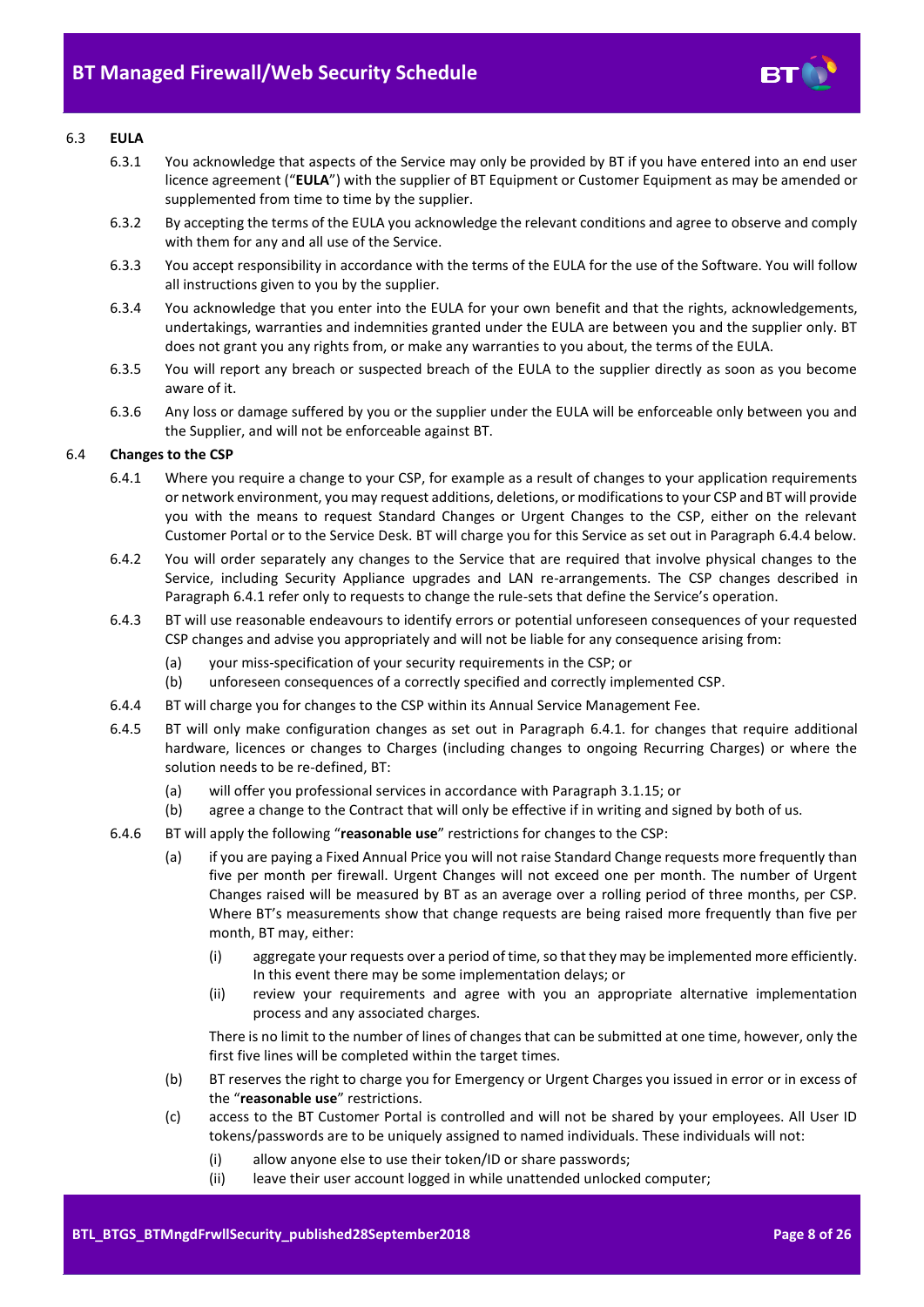

- (iii) submit any unauthorised changes; or
- (iv) attempt to access data that they are not authorised to access.

Customer Contacts are required to report the loss of any tokens or compromised passwords to within their own organisation and to BT immediately.

# <span id="page-8-0"></span>**7 SERVICE TRANSITION**

- <span id="page-8-2"></span><span id="page-8-1"></span>7.1 If you select the BT Takeover Service delivery model and you are transitioning your existing services to BT, you will provide any information or access BT reasonably requests, including:
	- 7.1.1 an inventory list with information relating to the Customer Equipment to be transitioned with relevant specifications, including:
		- (a) make and model of the Customer Equipment, and any hardware or software optional components;
		- (b) location of the Customer Equipment;
		- (c) serial numbers;
		- (d) software versions and licence information;
		- (e) network diagrams;
		- (f) Customer Equipment name and IP addressing; and
		- (g) details of any third party contracts, service level agreements and equipment; and
	- 7.1.2 remote management access to your Customer Equipment.
- 7.2 Any changes to the inventory provided in accordance with Paragraph [7.1.1](#page-8-1) will be managed by written agreement and:
	- 7.2.1 may cause delay to the transition of your service or the Service Start Date; and
	- 7.2.2 may result in a change to the Charges to reflect the revised scope of the Service.
- 7.3 If a supplier charges BT to reinstate any lapsed support contracts or license agreements, these charges will be passed to you.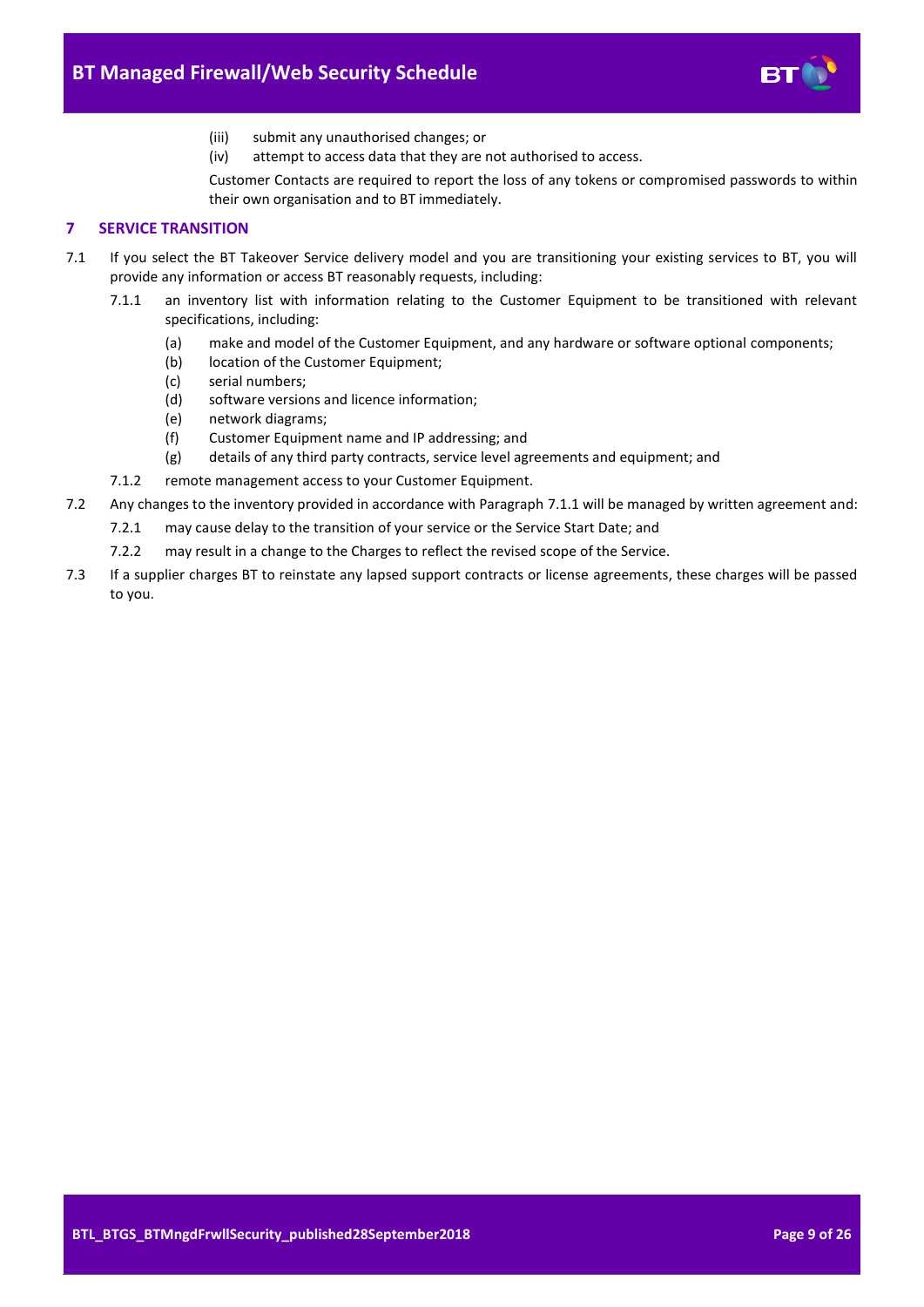

# <span id="page-9-0"></span>**Part B – Service Delivery and Management**

#### <span id="page-9-1"></span>**8 BT'S OBLIGATIONS**

#### <span id="page-9-4"></span>8.1 **Service Delivery**

Before the Service Start Date and, where applicable, throughout the provision of the Service BT:

- 8.1.1 will provide you with contact details for the service desk that you will be able to contact to submit service requests, report Incidents and ask questions about the Service ("**Service Desk**");
- 8.1.2 will comply with all reasonable health and safety rules and regulations and reasonable security requirements that apply at a Site and are notified to BT in writing. BT will not be liable if, as a result of any such compliance, BT is in breach of any of BT's obligations under this Contract;
- <span id="page-9-3"></span>8.1.3 will, once the requirements of the Service have been confirmed and agreed, and, where applicable, you provide the details set out in Paragrap[h 7.1,](#page-8-2) provide you with a date on which delivery of the Service (or each part of the Service, including to each Site) is due to start ("**Customer Committed Date**") and will use reasonable endeavours to meet any Customer Committed Date;
- <span id="page-9-2"></span>8.1.4 in the event that a change to the Service is required at any time before the Service Start Date, will produce a new quote to reflect your new requirements. If you:
	- (a) accept the new quote, BT will either:
		- (i) cancel the existing Order to the affected Site(s) and generate a new Order for the affected Site(s), with a new Customer Committed Date; or
		- (ii) modify the existing order to reflect the new requirements and provide a new Customer Committed Date;
	- (b) do not accept the new quote, you may instruct BT to proceed with the existing order; or
	- (c) do neither, BT will cancel your existing Order for the provision of Service to the affected Site(s) and BT will have no obligation to provide the Service to that Site and you acknowledge that where BT has ordered equipment to fulfil BT's obligations for an Order that is subsequently cancelled or amended and BT is unable to return the equipment to the supplier, the costs of such equipment will remain payable by you;
- 8.1.5 will:
	- (a) if you select the BT Owned Service delivery model, provide, install and commission any BT Equipment, including any hardware and Software, licensing and support agreements for the Security Appliance and will arrange for any on-Site support and remote service management; and
	- (b) if you select the Customer Owned Service delivery model, install and commission that Customer Equipment, including hardware and software, licensing and support agreements for the Security Appliance to BT's specification and will provide on-Site support and remote service management;
- 8.1.6 will provide you with the Site Planning Guide;
- 8.1.7 will, where applicable, arrange for any surveys to be conducted to confirm the availability of a suitable environment for provision of the Services. If the surveys identify that additional work is required to be undertaken by you in order to provide a suitable environment, you will complete these works prior to installation. Failure to do so may result in a change to the Customer Committed Date, Charges for an aborted Site visit, or BT may provide a new quote to you in accordance with Paragrap[h 8.1.4;](#page-9-2)
- 8.1.8 will appoint a named representative to be your single point of contact for BT's project management Service Option, as set out in Paragrap[h 2.2;](#page-2-2) and
- 8.1.9 will validate that you have ordered the correct number of licenses to serve your requirements, in accordance with vendor commercial terms and according to information provided by you and:
	- (a) if BT determines that you have not ordered sufficient licences, BT will notify you and you will seek to rectify the situation within 30 days of the date of notification;
	- (b) if the situation is not resolved within this time BT may suspend the Service and subsequently terminate the Service in accordance with Clause 18 of the General Terms; and
	- (c) in any event, BT is not liable for unknown breaches of vendor commercial terms, where BT is acting on information provided by you.
- 8.2 **Commissioning of the Service**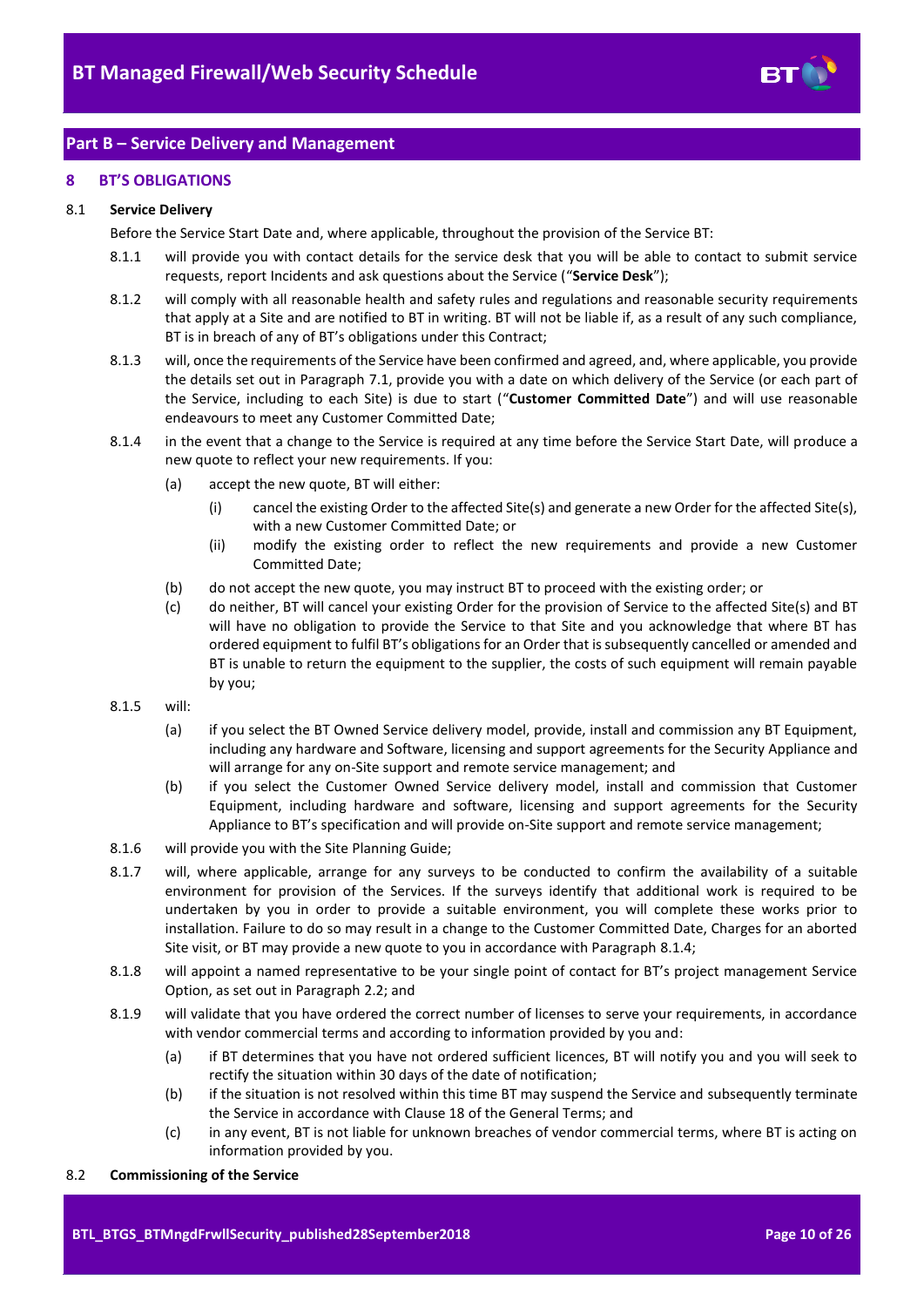

Before the Service Start Date, BT will:

- 8.2.1 contact you and agree installation date(s), including access for third party installers;
- 8.2.2 install the BT Equipment (if you select BT Owned or, where applicable, Customer Owned) or Customer Equipment (if you select Customer Owned). Once installed, BT will configure the Service remotely in accordance with your CSP;
- 8.2.3 deploy and configure the Service Option(s) selected by you;
- 8.2.4 conduct a series of standard tests on the Service to ensure that it is configured correctly; and
- 8.2.5 on the date that BT has completed the activities in this Paragraph [8,](#page-9-1) subject to Paragrap[h 11.5,](#page-16-1) confirm to you that the Service is available for performance of any Acceptance Tests as set out in Paragraph [9.2.](#page-13-0)

#### <span id="page-10-0"></span>8.3 **During Operation**

On and from the Service Start Date, BT:

- 8.3.1 will, for a period of five Business Days after the Service Start Date, implement any minor changes or corrections to the CSP that may be necessary for the operation of the Service. BT will implement such changes as soon as reasonably practicable and they will typically involve individual lines of port/protocol, routing or network address translation changes. Any substantial changes to the CSP will incur additional Charges as set out in Paragrap[h 6.4.4](#page-7-0) and may be scheduled for implementation following this five Business Day period;
- 8.3.2 will maintain any relevant Customer Portal and server to provide you with online access to a range of functions including performance reports and placing CSP change requests in accordance with Paragraph [6.4;](#page-7-2)
- 8.3.3 may carry out Planned Maintenance from time to time and will endeavour to inform you at least five Business Days before any Planned Maintenance on the BT Equipment. However, you agree that BT may inform you with less notice than normal where emergency Planned Maintenance is required;
- 8.3.4 may, in the event of a security breach affecting the Service, require you to change any or all of your passwords. BT does not guarantee the security of the Service against unauthorised or unlawful access or use;
- 8.3.5 will, if you select either the BT Owned, Customer Owned or BT Takeover Service delivery model, manage the ongoing maintenance, monitoring and configuration of BT Equipment or Customer Equipment for the duration of the Service. In addition, unless specifically agreed otherwise, BT may install additional BT Equipment on your Site, for the purpose of Service monitoring and management;
- 8.3.6 will, if you select any of BT Owned, Customer Owned or BT Takeover Service delivery models, be responsible for ensuring software licences and any required support contracts are renewed for the term of this Contract. Unless you give BT Notice of an intention to terminate in accordance with Paragraph [6.2.2,](#page-6-5) 12 weeks prior to the end of the Contract, BT will extend the software licences and any required support contracts for a further 12 months;
- 8.3.7 will use secure protocols or provide a secure management link to connect to the Security Appliance via the Internet or other agreed network connection, in order to monitor the Service proactively and to assist in Incident diagnosis;
- 8.3.8 will provide an Out of Band Access link that connects directly to the Security Appliance(s), via a modem provided by BT and a PSTN direct exchange line provided by you to allow further remote management and diagnostics capability;
- 8.3.9 will, if you select the security consultancy Service Option as set out in Paragraph [3.1.16,](#page-5-2) capture the necessary information in consultation with your Customer Contact and produce the CSP;
- 8.3.10 will continuously monitor your Security Appliances at regular intervals over the Internet or other agreed network connection;
- 8.3.11 will for any of the BT Owned, Customer Owned and BT Takeover Service delivery models provide 24x7x365 on-Site maintenance response where this is available locally. Where this level of cover is not available, on-Site support will be provided between 0800 to 1700 Monday to Friday in the relevant country;
- 8.3.12 will send you a report securely via email if Vulnerabilities reported as having a CVSS score of 7.0 or above are identified. In the report, BT will advise your Nominated Representative of potential High and Critical CVSS. BT will not assess the configuration of a Security Appliance (a security policy or internal settings) or contextual exposure of any Security Appliances to the Vulnerability;
- 8.3.13 will use reasonable efforts to obtain a Patch for the Vulnerability from the Security Appliance vendor and will then test the Patch for installation and BT`s ability to roll-back the Software to the level prior to installing the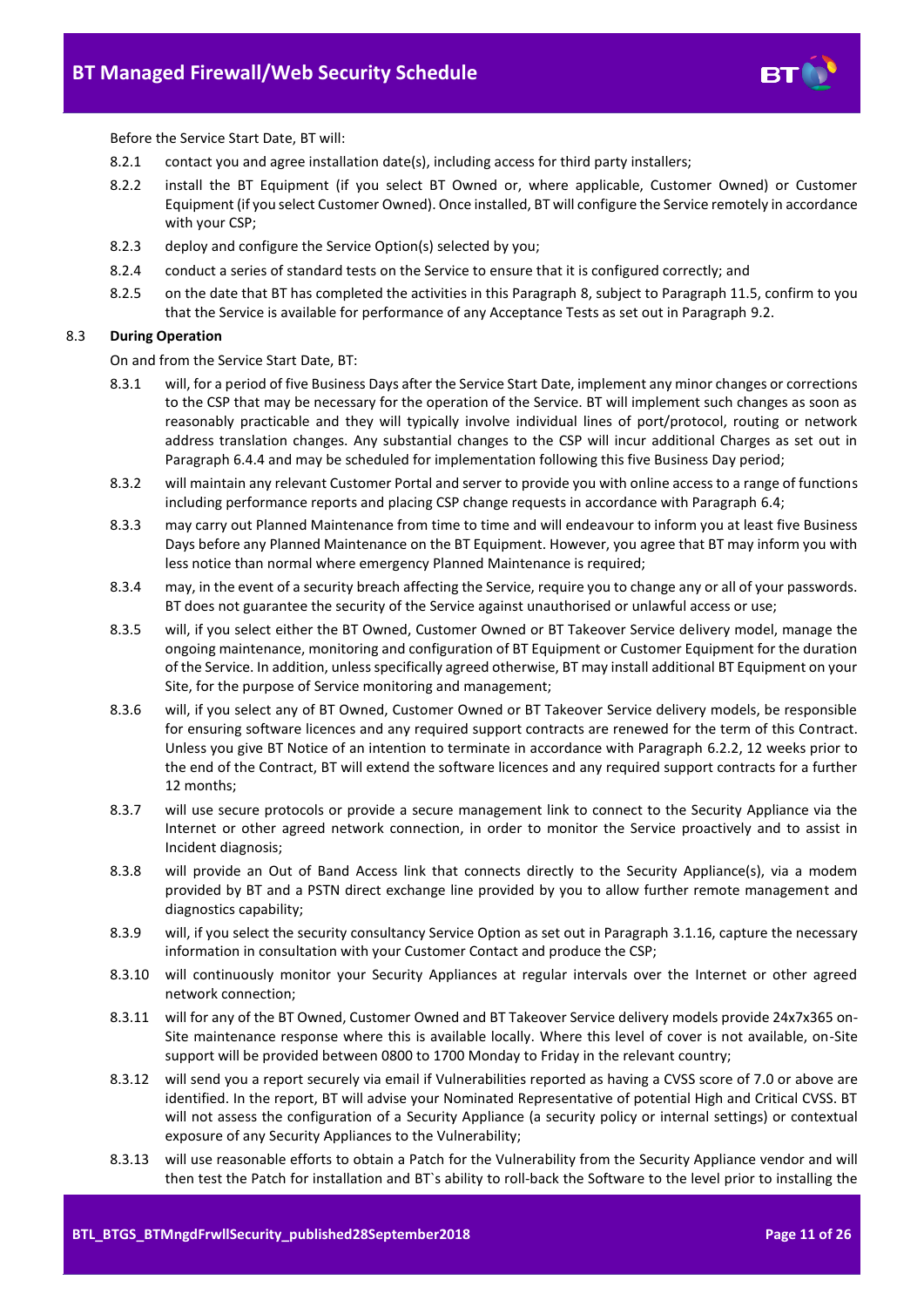

Patch. Once testing is complete, BT will advise you that the Patch is available for installation and provide additional information, where available, to support you in deciding whether to install the Patch or not;

- 8.3.14 will, following your request to implement the Patch, agree an installation window with you and confirm to you when the Patch has been installed; and
- 8.3.15 will roll the Patch back upon your request in the event that you detect undesirable side-effects. Any activity by BT required to resolve issues resulting from the implementation of a Patch is not covered by the Vulnerability Notification and Patching Service Option and BT will invoice you for additional reasonable Charges.

#### 8.4 **The End of the Service**

On termination of the Service by either one of us, or expiry, BT will:

- 8.4.1 terminate any rights of access to the relevant Customer Portal and relevant Software and stop providing all other elements of the Service;
- 8.4.2 where requested in writing prior to the termination of this Contract, provide, where reasonably practical, configuration information relating to the Service provided at the Site(s) in a format that BT reasonably specifies, provided you have, at that time, paid all Charges outstanding at and resulting from termination (whether or not due at the date of termination). You will pay all reasonable expenses incurred by BT in providing this information; and
- 8.4.3 have the right to disconnect and remove any BT Equipment located at the Site(s).

#### <span id="page-11-0"></span>**9 YOUR OBLIGATIONS**

#### <span id="page-11-1"></span>9.1 **Service Delivery**

Before the Service Start Date and, where applicable, throughout the provision of the Service by BT, you will:

- 9.1.1 provide BT with the names and contact details of any individuals authorised to act on your behalf for Service management matters ("**Customer Contact**"), but BT may also accept instructions from a person who BT reasonably believes is acting with your authority;
- 9.1.2 provide BT with any information reasonably required without undue delay;
- 9.1.3 provide BT with access to Site(s) during Business Hours, or as otherwise agreed, to enable BT to set up, deliver and manage the Service;
- 9.1.4 complete any preparation activities that BT may request to enable you to receive the Services promptly and in accordance with any reasonable timescales;
- 9.1.5 notify BT in writing of any health and safety rules and regulations and security requirements that apply at a Site;
- 9.1.6 in jurisdictions where an employer (or any other person who receives the Service) is legally required to make such disclosure to its employees or Users:
	- (a) inform your employees and users that as part of the Service being delivered by BT, BT may monitor and report to you the use of any targeted applications by your employees or Users; and
	- (b) ensure that your employees and users have consented or will be deemed to have consented to such monitoring and reporting (if such consent is legally required), agree that BT will not be liable for any failure by you to comply with this obligation and indemnify BT from and against any Claims or action brought by your employees or Users against BT arising out of the delivery of Services by BT;
- 9.1.7 ensure that the LAN protocols and applications you use will be compatible with the Service;
- 9.1.8 if you have not paid for Security Policy Production, submit a CSP that meets the requirements and specifications advised by BT at least 28 Business Days before the Customer Committed Date, including specifications that cover your legacy network, application services and other Enabling Services, using the CSP requirements template. BT will respond with a security policy document, which will in turn be authorised by you at least ten Business Days before the Customer Committed Date;
- 9.1.9 retain responsibility for the CSP;
- 9.1.10 if an Out of Band Access modem is not included as part of the Service, agree an appropriate alternative with BT to allow for fault diagnosis and base configuration, allowing BT to establish in-band control of the device, at the time of installation and following a device failure;
- 9.1.11 ensure that your MPLS/Internet access circuit bandwidth is sufficient to meet your requirements and the requirement for in-band management access from BT;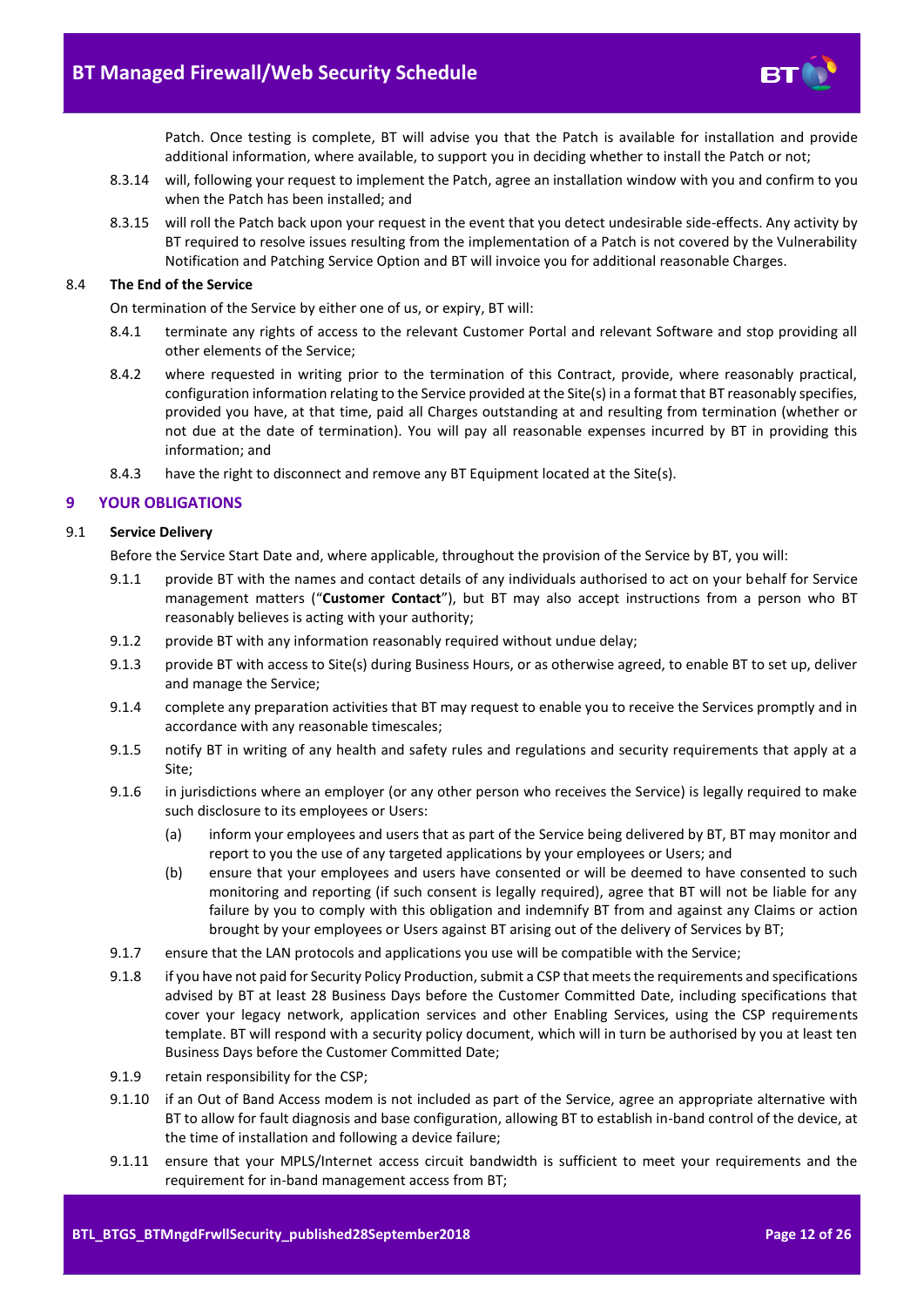

- 9.1.12 manage, and provide BT with accurate details of your internal IP address design;
- 9.1.13 register any required Internet domain names using legitimate addresses which are public, registered and routed to your Site;
- 9.1.14 modify your network routing to ensure appropriate traffic is directed to the Security Appliance. You acknowledge that switches provided as part of the Service only provide direct physical connectivity between Security Appliances and are not intended to support any network routing functionality;
- 9.1.15 ensure that Security Appliances are able to receive updates, such as Vulnerability signatures, directly over the Internet, or over an alternative path agreed with BT for that purpose;
- 9.1.16 obtain and provide in-life support for any Software running on your end user devices;
- 9.1.17 where necessary, provide and manage physical or virtual servers on your Site to a specification that BT agrees to run any Software that BT provides;
- 9.1.18 if BT has agreed to provide all or part of the Service using Customer Equipment, ensure that the Customer Equipment is working correctly. If it is discovered to be faulty before the Service Start Date:
	- (a) you will be responsible for resolving any faults;
	- (b) BT will raise Charges to cover additional Site visits; and
	- (c) agreed installation dates or Customer Committed Date may no longer apply;
- 9.1.19 ensure that your network and all applications conform to relevant industry standards and provide written confirmation to BT upon reasonable request;
- 9.1.20 be responsible for ensuring compliance with Applicable Law, including obtaining (if required) local import and User licenses and the written authority from all respective authorities, particularly for countries where the use and import of encryption Software and devices may be restricted by Applicable Law, or the export and reexport of the encryption Software or devices may be subject to the United States of America export control law, not act to miss-use the Service as provided by BT to contravene or circumvent these laws. BT may treat any contravention of these laws as a material breach and:
	- (a) suspend the Service and BT may refuse to restore Service until BT receives an acceptable assurance from you that there will be no further contravention; or
	- (b) terminate the Service upon Notice in accordance with Clause 25 of the General Terms;
- 9.1.21 prepare and maintain the Site for the installation of BT Equipment and Customer Equipment and supply of the Service, including:
	- (a) providing a suitable and safe operational environment for any BT Equipment or Customer Equipment including all necessary trunking, conduits, cable trays, and telecommunications connection points in accordance with BT's reasonable instructions and in accordance with applicable installation standards;
	- (b) taking up or removing any fitted or fixed floor coverings, ceiling tiles and partition covers or providing any openings in buildings required to connect BT Equipment or Customer Equipment to appropriate telecommunications facilities in time to allow BT to undertake any necessary installation or maintenance Services;
	- (c) carrying out after installation any work that may be required to make good any cosmetic damage caused during the installation or maintenance Services;
	- (d) providing a secure, continuous power supply at the Site for the operation and maintenance of the Service and BT Equipment or Customer Equipment at such points and with such connections as BT specifies. In order to mitigate any Service interruption resulting from failure in the principal power supply, you will provide back-up power with sufficient capacity to conform to the standby requirements of the applicable British standards;
	- (e) providing internal cabling between the BT Equipment and any Customer Equipment, as appropriate; and
	- (f) complying with the Site Planning Guide.
- 9.1.22 in relation to BT Equipment:
	- (a) keep the BT Equipment safe and without risk to health;
	- (b) not use the BT Equipment, or allow it to be used, other than in accordance with any instructions BT may give and for the purpose for which it is designed;
	- (c) not move the BT Equipment or any part of it from the Site without BT's prior written consent and you will pay BT's costs and expenses reasonably incurred as a result of such move or relocation;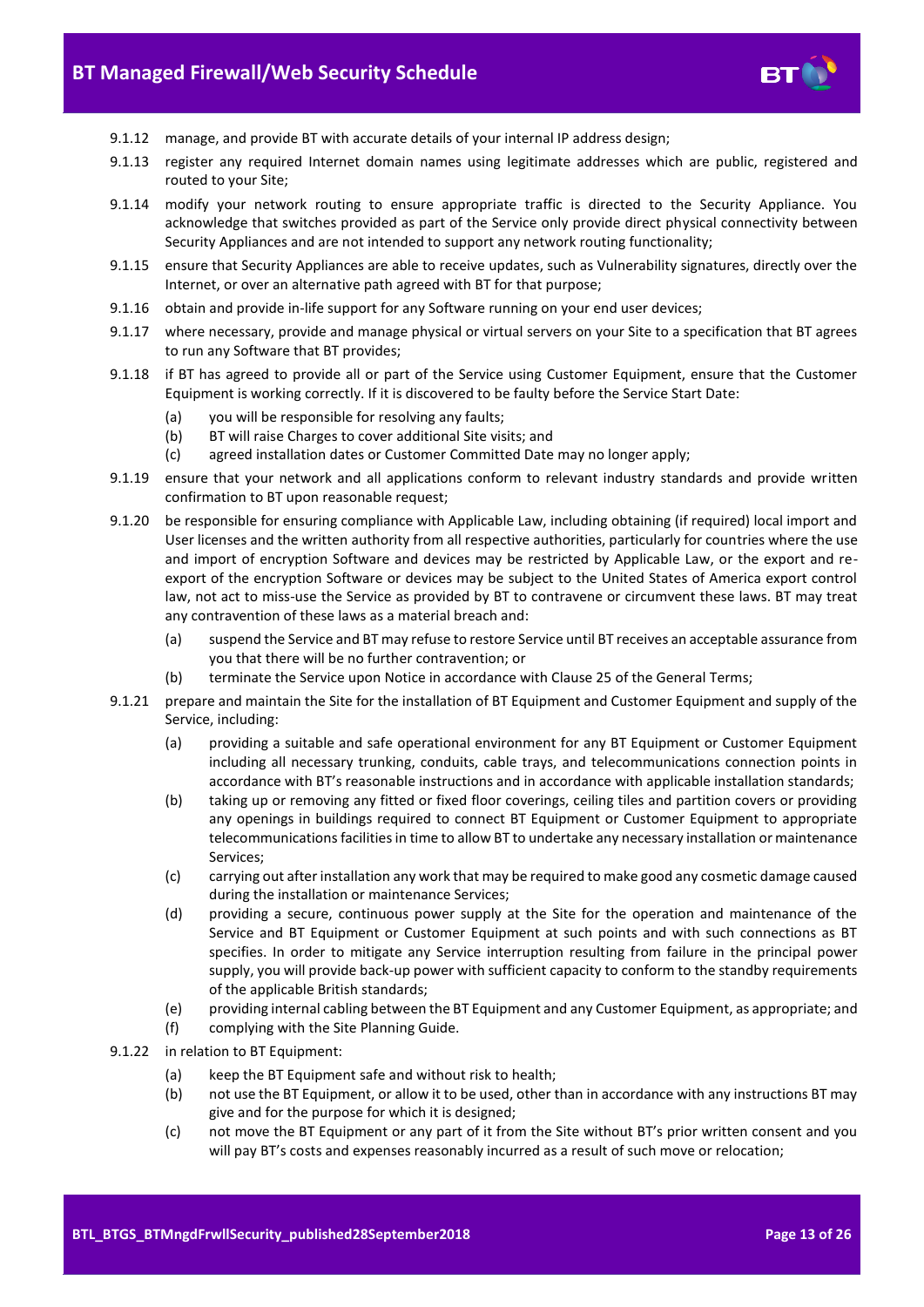

- (d) not make any alterations, modifications, reconfigurations or attachments to the BT Equipment without BT's prior written consent. If BT gives BT's consent, any alterations, modifications, reconfigurations or attachments will become part of the BT Equipment;
- (e) not sell, charge, assign, transfer or dispose of or part with possession of the BT Equipment or any part of it;
- (f) not allow any lien, encumbrance or security interest over the BT Equipment, nor pledge the credit of BT for the repair of the BT Equipment or otherwise;
- (g) not claim to be owner of the BT Equipment and ensure that the owner of the Site will not claim ownership of the BT Equipment, even if the BT Equipment is fixed to the Site;
- (h) obtain appropriate insurance against any damage to or theft or loss of the BT Equipment;
- (i) indemnify BT against all claims and proceedings arising from your use of the BT Equipment or if the BT Equipment is damaged, stolen or lost. You will keep BT informed of anything which may affect BT's rights, or involve BT in any proceedings, loss or liability; and
- (j) if there is a threatened seizure of the BT Equipment, or Clause 18.3 of the General Terms applies to you, immediately notify BT and BT may take action to repossess the BT Equipment. You will also notify interested third parties that BT owns the BT Equipment;
- 9.1.23 identify and provide the name and contact details for a Nominated Representative responsible for liaising with BT regarding the Vulnerability Notification and Patching Service Option; and
- 9.1.24 advise BT if the Nominated Representative changes and ensure that BT has the current details of the Nominated Representative;
- 9.1.25 Nominated Representative will:
	- (a) request implementation of Patches for each affected Security Appliance for the Vulnerability Notification and Patching Service Option;
	- (b) agree a time slot with BT for the implementation of such Patches;
	- (c) assess the suitability for deployment of the Patches that BT advises are available to address notified Vulnerabilities within your specific environments and for any post-implementation testing; and
	- (d) request and authorise that the Patch is reversed out in the event that the Patch introduces issues.

# <span id="page-13-0"></span>9.2 **Acceptance Tests**

- <span id="page-13-2"></span>9.2.1 After receiving Notice from BT under Paragrap[h 8.2.5,](#page-10-0) you will promptly carry out the Acceptance Tests for the Service. The Service will be deemed to have been accepted if you have not:
	- (a) carried out the Acceptance Tests and confirmed acceptance in writing; or
	- (b) notified BT in writing that the Service has not passed the Acceptance Tests,
		- within five Business Days following notification under Paragrap[h 8.2.5.](#page-10-0)
- 9.2.2 Subject to Paragrap[h 9.2.3,](#page-13-1) the Service Start Date will be the earlier of the following:
	- (a) the date that you confirm acceptance of the Service in writing under Paragrap[h 9.2.1\(a\);](#page-13-2) or
	- (b) the date of notification under Paragraph [8.2.5.](#page-10-0)
- <span id="page-13-1"></span>9.2.3 In the event that the Acceptance Tests are not passed, BT will remedy the non-conformance without undue delay and notify you that BT has remedied the non-conformance, and inform you of the Service Start Date. Where the non-conformance is outside the scope of the Service, or due to delays or inaccuracies in information provided by you to BT, including the requirements of the CSP or the provisions of Paragraph [7.1,](#page-8-2) BT may apply additional Charges to remedy the non-conformances.

#### 9.3 **Service Operation**

On and from the Service Start Date, you:

- 9.3.1 will ensure that Users report Incidents to the Customer Contact and not to the Service Desk;
- 9.3.2 will ensure that the Customer Contact will take Incident reports from Users and pass these to the Service Desk using the reporting procedures agreed between both of us, and will be available for all subsequent Incident management communications;
- 9.3.3 will notify BT of any planned work that may cause an Incident;
- 9.3.4 will ensure that all Software provided is used solely for operation of the Service;
- 9.3.5 will ensure that any Customer Equipment that is connected to the Service or that you use, directly or indirectly, in relation to the Service is: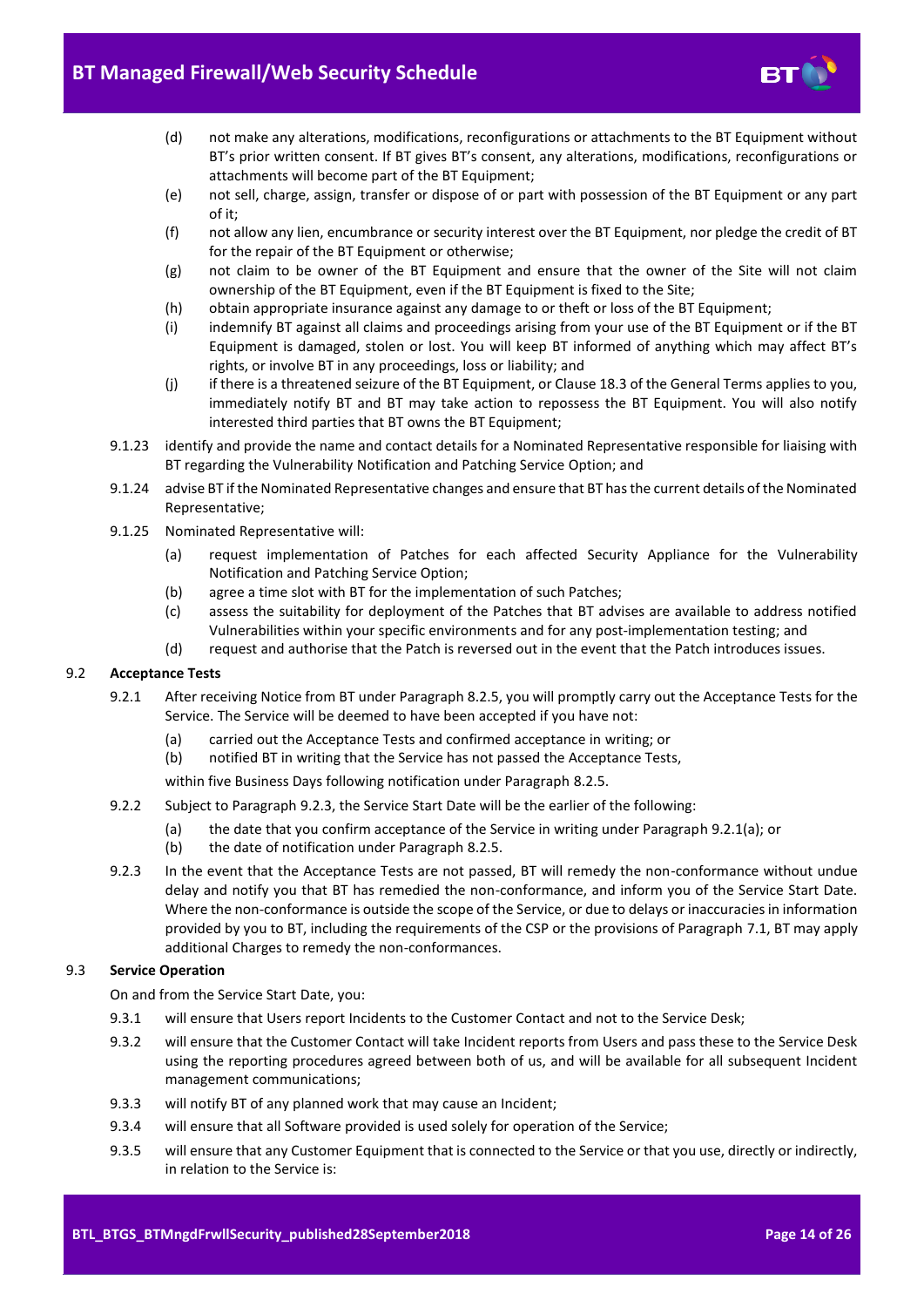

- (a) connected and used in accordance with any instructions, standards and safety and security procedures applicable to the use of that Customer Equipment;
- (b) technically compatible with the Service and will not harm or damage BT Equipment, the BT Network, or any of BT's supplier's or subcontractor's network or equipment;
- (c) approved and used in accordance with relevant instructions and Applicable Law; and
- (d) adequately protected against viruses and other breaches of security;
- 9.3.6 will immediately disconnect any Customer Equipment, or advise BT to do so at your expense, if Customer Equipment does not meet any relevant instructions, standards or Applicable Law;
- 9.3.7 will distribute, manage and maintain access profiles, passwords and other systems administration information relating to the control of Users' access to the Service, including the Customer Portal;
- 9.3.8 will maintain a list of current Users and immediately terminate access for any person who ceases to be an authorised User;
- 9.3.9 will ensure the security and proper use of all valid User access profiles, passwords and other systems administration information used in connection with the Service and:
	- (a) inform BT immediately if a user ID or password has, or is likely to, become known to an unauthorised person, or is being or may be used in an unauthorised way;
	- (b) take all reasonable steps to prevent unauthorised access to the Service; and
	- (c) satisfy BT's security checks if a password is lost or forgotten;
- 9.3.10 will, if BT requests you to do so and in order to ensure the security or integrity of the Service, change any or all passwords or other systems administration information used in connection with the Service;
- 9.3.11 will comply with the provisions of any Software licences provided with or as part of the Service;
- 9.3.12 will, where you have selected the BT Owned, Customer Owned or BT Takeover Service delivery models and in the event of a failure of a Security Appliance, permit BT or BT's agents at BT's discretion to remove and replace faulty components or to remove the faulty Security Appliance in its entirety and exchange it with a functioning replacement. BT will use reasonable endeavours to ensure any data on the recovered appliance or components is rendered unreadable prior to disposal or recycling;
- 9.3.13 will request, if applicable, up to five login/password combinations for access to a Customer Portal for use by you or your agents. You may assign one login combination to BT's personnel. You are responsible for your agents' use of these IDs;
- 9.3.14 will, for the BT Takeover Service delivery model, provide access to BT to any licence user centre, existing support contracts, authorisation code(s) or other information required by specific vendors and provided at the time of provision for registering products; and
- 9.3.15 agree that:
	- (a) BT may share Customer information (including Personal Data) with the supplier of BT Equipment or Customer Equipment as may be necessary for the provision and management of the Service. Depending on the Service(s) provided, Customer information may be automatically sent from Security Appliances or Software to cloud-based infrastructure operated by the supplier;
	- (b) Processing of Customer information (including Personal Data) will be subject to the relevant supplier's EULA (where applicable) and privacy policy as may be amended or supplemented from time to time by the supplier. You agree that BT will not be liable for any claim arising out of or in connection with any failure by the supplier to comply with the supplier's EULA (where applicable) and privacy policy and any claims will be made directly by you against the supplier;
	- (c) BT will not be liable for failure to or delay in supplying the Service if another supplier delays or refuses the supply of an electronic communications service to BT and no alternative service is available at reasonable cost;
	- (d) BT will provide the Service to you on an "**as is**" and "**as available**" basis. BT does not guarantee that the Service:
		- (i) will be performed error-free or uninterrupted or that BT will correct all errors in the Service;
		- (ii) the Service will operate in combination with your content or applications or with any other software, hardware, systems or data;
		- (iii) the Service, including any products, information or other material you obtain under or in connection with this Contract, will meet your requirements; and
		- (iv) the Service will detect or block all malicious threats;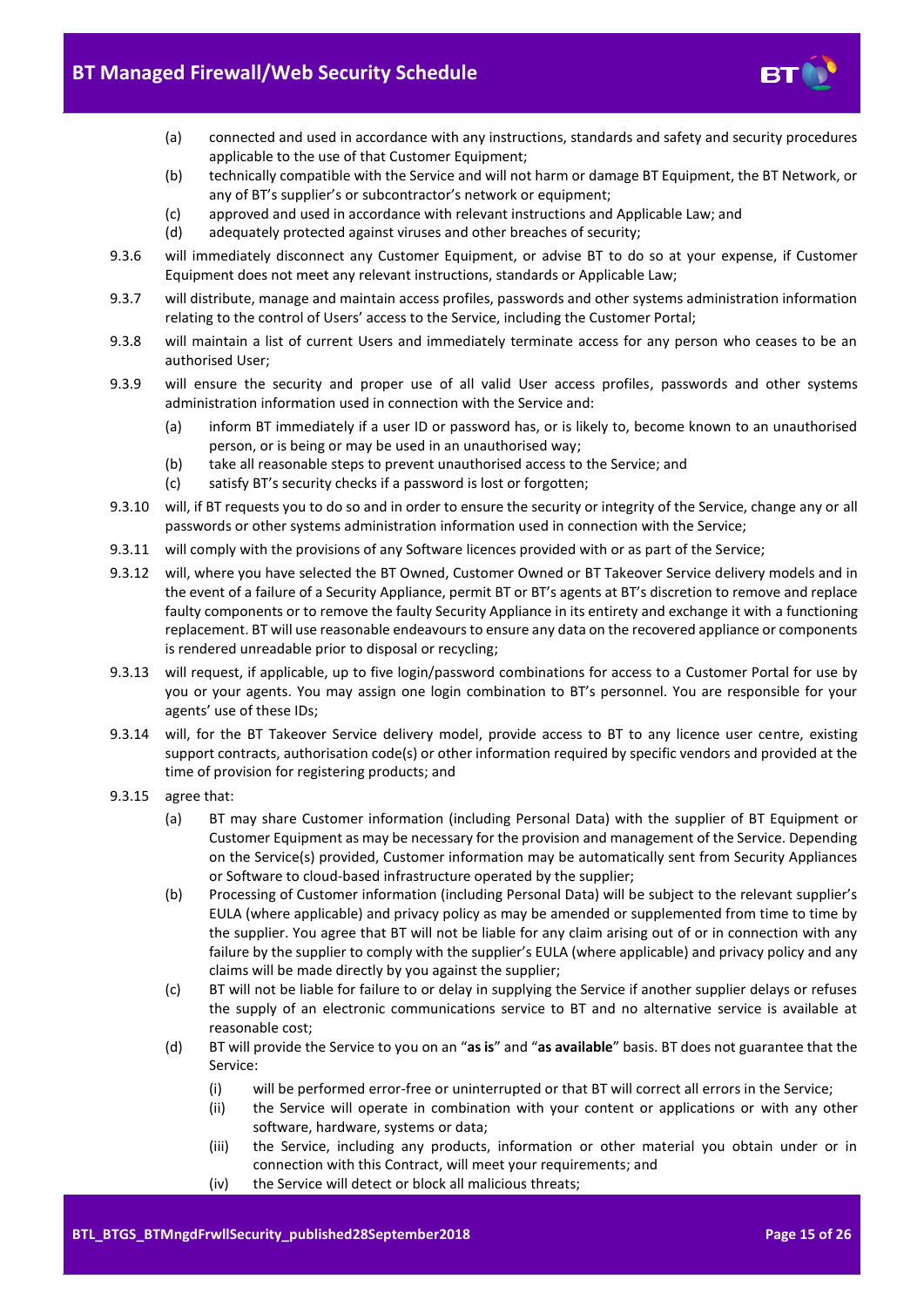

- (e) BT will not be liable in the event that Software updates from the supplier used to identify and control your network traffic (including malware signatures, URL categories or application definitions) contain errors or omissions, beyond making appropriate corrections (where reasonably possible) as soon as reasonably practical;
- (f) you will own all right, title and interest in and to all of the customer information and will have sole responsibility for the legality, reliability, integrity, accuracy and quality of any customer information;
- (g) customer information may be transferred or stored outside the European Economic Area or the country where you and your Users are located in order to carry out the Service and BT's other obligations under this Contract; and
- (h) you will be responsible for results obtained from the use of the Service, and for conclusions drawn from such use. BT will have no liability for any damage caused by errors or omissions in any information, instructions or scripts provided to BT by you in connection with the Service, or any actions taken by BT at your direction.

# 9.4 **The End of the Service**

On termination of the Service by either one of us, or expiry you will:

- 9.4.1 provide BT with all reasonable assistance necessary to remove BT Equipment from the Sites;
- 9.4.2 disconnect any Customer Equipment from BT Equipment located at the Sites;
- 9.4.3 not dispose of or use BT Equipment, other than in accordance with BT's written instructions or authorisation;
- 9.4.4 arrange for any BT Equipment, including software, located at the Sites to be returned to BT; and
- 9.4.5 be liable for any reasonable costs of recovery that BT incurs in recovering the BT Equipment.

# <span id="page-15-0"></span>**10 NOTIFICATION OF INCIDENTS**

Where you become aware of an Incident:

- 10.1 the Customer Contact will report it to BT's Service Desk;
- <span id="page-15-3"></span>10.2 BT will give you a unique reference number for the Incident ("**Ticket**");
- <span id="page-15-4"></span>10.3 BT will inform you when BT believes the Incident is cleared, and will close the Ticket when:
	- 10.3.1 you confirm that the Incident is cleared within 24 hours of being informed; or
	- 10.3.2 BT has attempted unsuccessfully to contact you, in the way agreed between both of us, in relation to the Incident and you have not responded within 24 hours of BT's attempt to contact you.
- <span id="page-15-5"></span>10.4 If you confirm that the Incident is not cleared within 24 hours of being informed, the Ticket will remain open and BT will continue to work to resolve the Incident.
- 10.5 Where BT becomes aware of an Incident, Paragraphs [10.2,](#page-15-3) [10.3](#page-15-4) an[d 10.4w](#page-15-5)ill apply.
- 10.6 BT will keep you informed throughout the course of the Incident resolution at regular intervals. Updates may be provided by telephone, email or through your BT My Account.

# <span id="page-15-1"></span>**11 INVOICING**

- 11.1 BT will invoice you for the Charges for the Service as set out in Paragraph [11.2](#page-15-6) in the amounts and currency specified in any Orders.
- <span id="page-15-7"></span><span id="page-15-6"></span>11.2 Unless stated otherwise in an applicable Order, BT will invoice you for:
	- 11.2.1 Installation Charges, on the Service Start Date or monthly in arrears prior to the Service Start Date for any work carried out where the planned installation period is longer than one month;
	- 11.2.2 the following components, depending on the options selected in the Order:

<span id="page-15-2"></span>

| <b>Pricing Component</b>   | <b>One-time Charge</b>                                                                                                       | <b>Recurring Charge</b>                                                                                           | <b>Notes</b>                                                                                                    |
|----------------------------|------------------------------------------------------------------------------------------------------------------------------|-------------------------------------------------------------------------------------------------------------------|-----------------------------------------------------------------------------------------------------------------|
| <b>Security Appliances</b> | Charges relating to the<br>supply and installation of<br><b>Security Appliances</b><br>provided on an outright<br>sale basis | Charges relating to the<br>supply and installation of<br><b>Security Appliances</b><br>provided on a rental basis | Different charges apply according to<br>location and to different appliances,<br>depending on vendor and model. |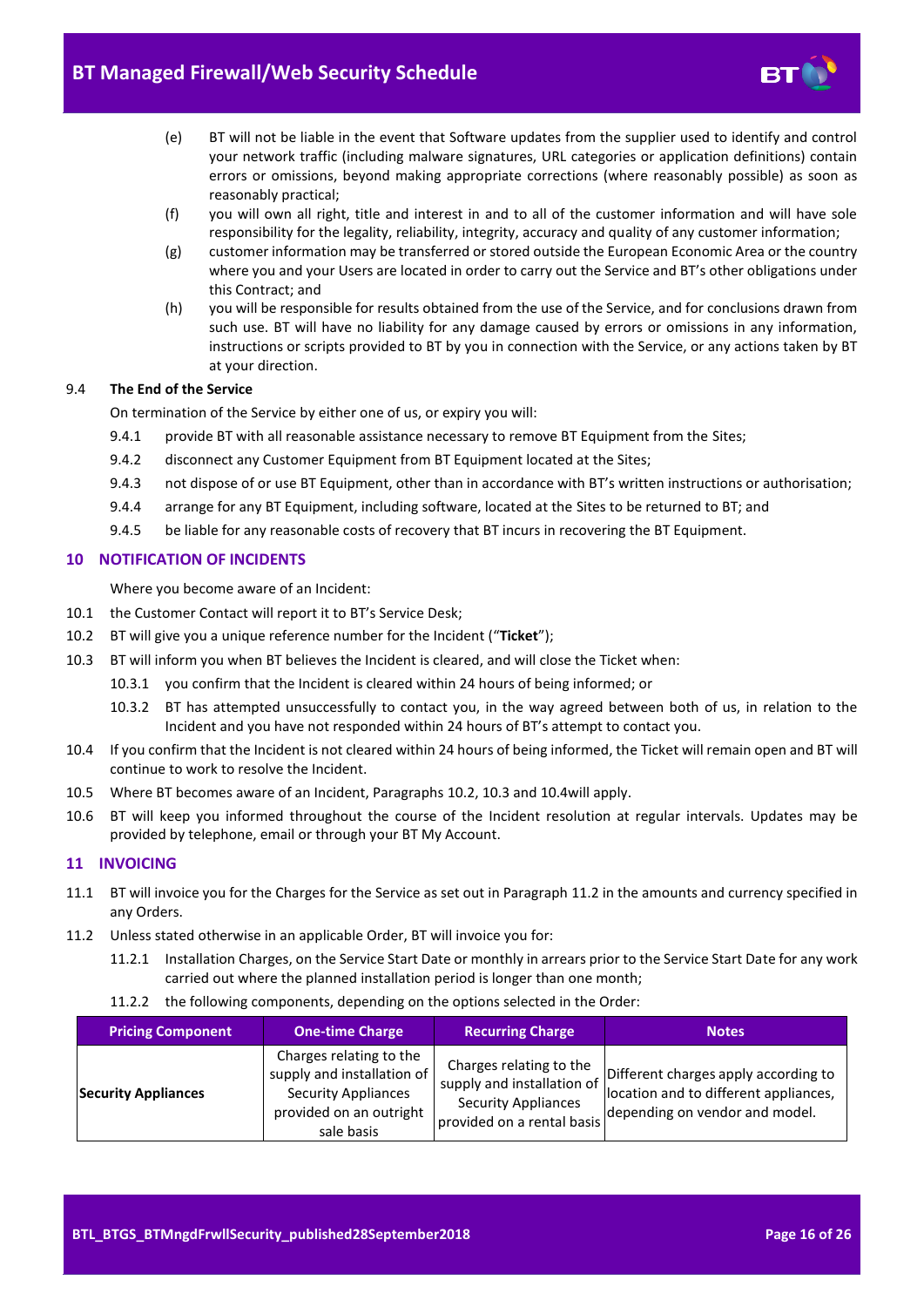# **BT Managed Firewall/Web Security Schedule**



| <b>Pricing Component</b>                                       | <b>One-time Charge</b>                                                 | <b>Recurring Charge</b>                                                        | <b>Notes</b>                                                                                                                                                             |
|----------------------------------------------------------------|------------------------------------------------------------------------|--------------------------------------------------------------------------------|--------------------------------------------------------------------------------------------------------------------------------------------------------------------------|
| <b>Security Licenses</b>                                       | Charges relating to the<br>supply of one-off or<br>perpetual licences  | Charges relating to<br>recurring licenses and<br>Supplier support<br>contracts | Charges vary, usually according to<br>the number of your IP addresses or<br><b>Users</b>                                                                                 |
| <b>Service Provision</b>                                       | Charges relating to<br>project management and<br>Service commissioning | N/A                                                                            | Also applies to in-life changes to the<br>Service.                                                                                                                       |
| <b>Service Management</b>                                      | Set-up                                                                 | Monthly Management                                                             | Covers provision and ongoing<br>delivery of Service Options, including<br>Out of Band management capability,<br>Incident management and proactive<br>service monitoring. |
| <b>Configuration Management</b>                                | Per Occasion<br>(Pay as You Go)                                        | Monthly Management<br>(Unlimited changes)                                      | Covers implementation of CSP<br>change requests.                                                                                                                         |
| <b>Professional Services</b>                                   | Consultancy                                                            | N/A                                                                            | Initial (optional) capture of CSP. Ad<br>hoc consultancy as requested<br>(charged on a per day basis).                                                                   |
| Service De-<br><b>Service De-Installation</b><br>Commissioning |                                                                        | N/A                                                                            | Covers disconnection and removal of<br>BT Equipment from your Site at end of<br>Contract.                                                                                |

11.2.3 any Termination Charges incurred are payable in accordance with Paragraph [12](#page-16-0) upon termination of the relevant Service.

- 11.3 BT may invoice you for any of the following Charges in addition to those set out in the Order:
	- 11.3.1 Charges for investigating Incidents that you report to BT where BT finds no Incident or that the Incident is outside the Service Management Boundary or where (in the case of Service Wrap Only) the cause of the Incident was found to be as a result of faulty Customer Equipment;
	- 11.3.2 Charges for restoring Service if the Service has been suspended in accordance with Clause 10.1.2 of the General Terms;
	- 11.3.3 Charges for cancelling the Service in accordance with Clause 16 of the General Terms;
	- 11.3.4 Charges for expediting provision of the Service at your request after you have been informed of the Customer Committed Date;
	- 11.3.5 Charges for the refresh or upgrade of appliances or applications if required by you, unless the refresh or upgrade is operationally necessary to enable BT to continue to provide the Service. This does not apply to patching of applications or changes to the CSP. Any refresh or upgrade that is required as a result of capacity issues arising as a consequence of an increase in traffic or activation of new features will be charged to you;
	- 11.3.6 Charges incurred due to inaccuracies in information provided by you to BT, including the requirements of the CSP or the provisions of Paragraph [7.1;](#page-8-2) and
	- 11.3.7 any other Charges set out in any applicable Order or the BT Price List or otherwise agreed between both of us.
- 11.4 Subject to Paragraph [11.2.1,](#page-15-7) the invoicing start date for the Service is the Service Start Date.
- <span id="page-16-1"></span>11.5 BT will usually install and configure BT Equipment or Customer Equipment (where relevant) on the same day. If you require BT to delay configuration once the BT Equipment or Customer Equipment has been installed, BT may commence invoicing for the BT Equipment or Customer Equipment from the date of installation. If configuration is delayed for more than 30 days at your request, BT may commence invoicing for the Service.

#### <span id="page-16-0"></span>**12 CHARGES AT THE END OF THE CONTRACT**

- <span id="page-16-2"></span>12.1 If you exercise your right under Clause 17 of the General Terms to terminate the Contract or any Service, for convenience, you will pay BT:
	- 12.1.1 all outstanding Charges for Services rendered;
	- 12.1.2 any other Charges set out in the Order;
	- 12.1.3 any additional Charges that BT has to pay a supplier as a result of early termination of the Service;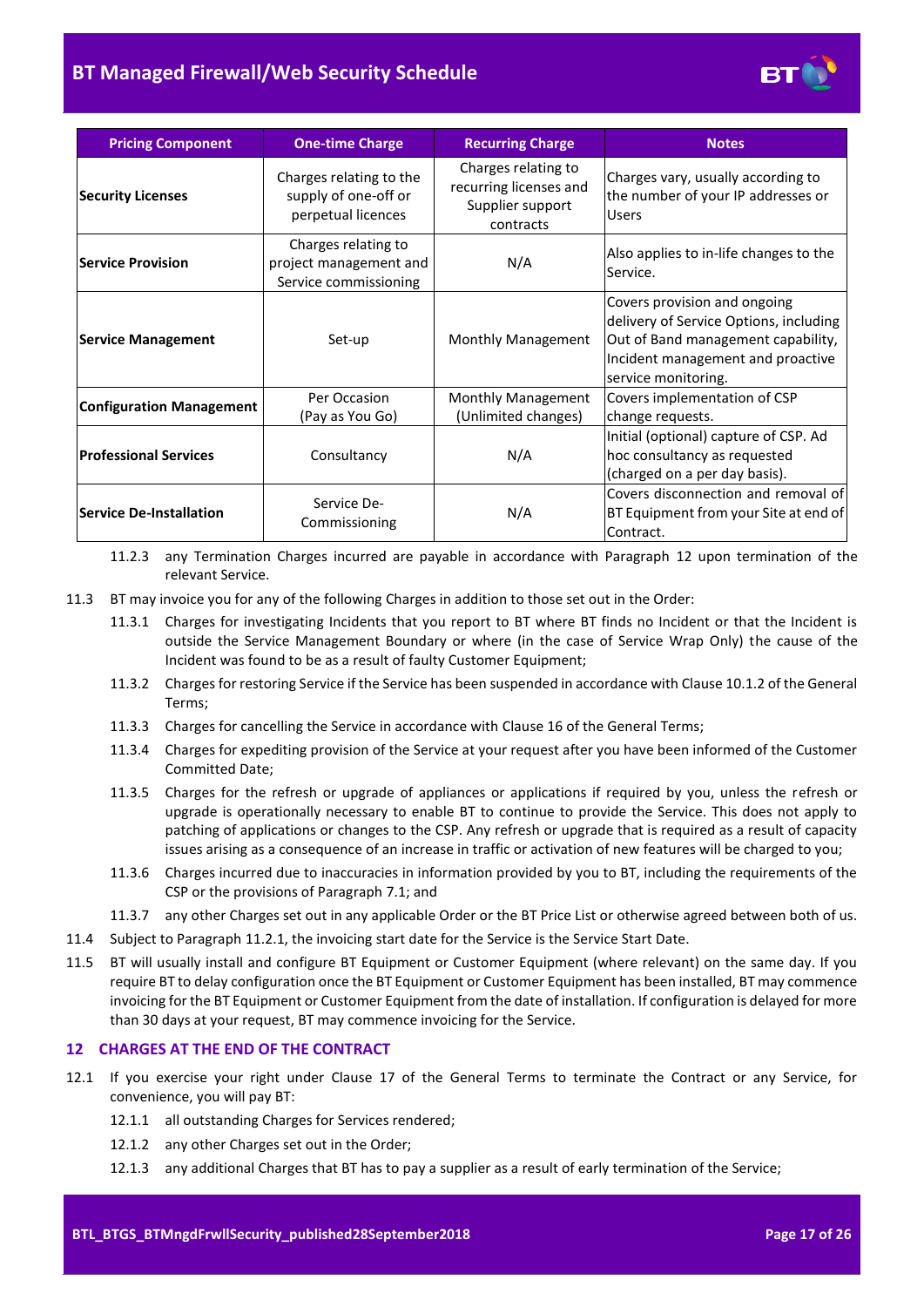

- 12.1.4 any remaining Charges outstanding with regard to BT Equipment;
- 12.1.5 De-installation Charges where appropriate; and
- 12.1.6 any unrecovered third party charges arising from cancellation of third party contracts.
- <span id="page-17-3"></span>12.2 In addition to the Charges set out at Paragrap[h 12.1](#page-16-2) above, if you terminate during the Minimum Period of Service you will pay BT:
	- 12.2.1 for any parts of the Service that were terminated during the first 12 months of the Minimum Period of Service, Termination Charges, as compensation, equal to:
		- (a) 100 per cent of the Recurring Charges for any remaining months of the first 12 months of the Minimum Period of Service; and
		- (b) 20 per cent of the Recurring Charges for the remaining months, other than the first 12 months of the Minimum Period of Service; and
		- (c) any waived Installation Charges; and
	- 12.2.2 for any parts of the Service that were terminated after the first 12 months of the Minimum Period of Service, Termination Charges, as compensation, equal to 20 per cent of the Recurring Charges for any remaining months of the Minimum Period of Service.

# <span id="page-17-0"></span>**13 SERVICE AMENDMENT**

- <span id="page-17-4"></span>13.1 You may request, by giving BT Notice, a change to:
	- 13.1.1 an Order for the Service (or part of an Order) at any time before the applicable Service Start Date, as set out in Paragrap[h 8.1.4;](#page-9-2) or
	- 13.1.2 the Service at any time after the Service Start Date.
- 13.2 If you exercise your right under Paragrap[h 13.1,](#page-17-4) and except where a change results from BT's failure to comply with BT's obligations under the Contract, BT will, within a reasonable time, provide you with a written estimate, including:
	- 13.2.1 the likely time required to deliver the changed Service; and
	- 13.2.2 any changes to the Charges due to the changed Service.
- 13.3 BT has no obligation to proceed with any change that you request under Paragraph [13.1,](#page-17-4) unless and until we have both agreed in writing on the necessary changes to the Charges, implementation timetable and any other relevant terms of the Contract to take account of the change.
- 13.4 If BT changes a Service prior to the Service Start Date because you have given BT incomplete or inaccurate information, BT may apply additional reasonable one-time or Recurring Charges.

#### <span id="page-17-1"></span>**14 IP ADDRESSES AND DOMAIN NAMES**

- 14.1 Except for IP Addresses expressly registered in your name, all IP Addresses and Domain Names made available with the Service will at all times remain BT's property or the property of BT's suppliers and will be non-transferable. All of your rights to use such IP Addresses or Domain Names will stop on termination or expiration of the Service.
- 14.2 BT cannot ensure that any requested Domain Name will be available from or approved for use by the Internet Registration Authorities and BT has no liability for any failure in the Domain Name registration, transfer or renewal process.
- 14.3 You will not use IP addresses that you do not own or that are incorrectly specified and you will be responsible for the use of IP addresses within your network. BT may apply charges for dealing with changes or Incidents that occur as a result of incorrect / illegal IP addressing schemes.
- 14.4 You warrant that you are the owner of, or are authorised by the owner of the trade mark or name that you wish to use as a Domain Name, and that such Domain Name will not infringe the rights of any person in a corresponding trade mark or name.
- 14.5 You are responsible for all fees associated with registration and maintenance of your Domain Name, and will reimburse BT for any and all fees that BT pays to any Internet Registration Authorities, and thereafter be responsible for paying such fees directly to the relevant Internet Registration Authorities.

# <span id="page-17-2"></span>**15 BT EQUIPMENT**

15.1 BT Equipment will remain BT's property at all times and risk in BT Equipment will pass to you upon delivery, whether or not the BT Equipment has been installed.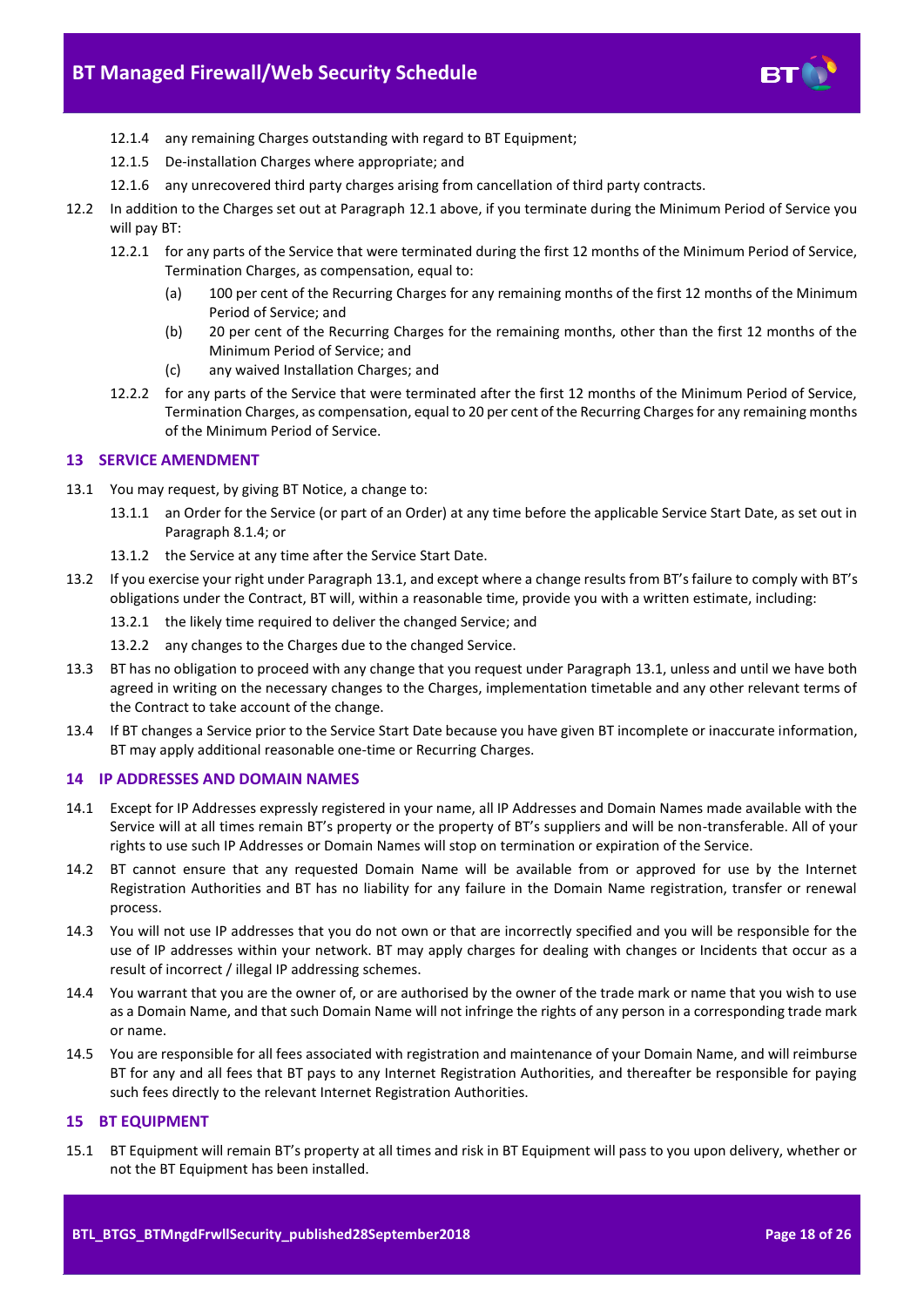

15.2 You will be liable to BT for any loss of or damage to BT Equipment, except where the loss or damage is a result of fair wear and tear or caused by BT.

#### <span id="page-18-0"></span>**16 WEEE DIRECTIVE**

- <span id="page-18-1"></span>16.1 Where required under the terms of Article 13 of the Waste Electrical and Electronic Equipment Directive 2012 ("**WEEE Directive**"), you will be responsible for the costs of collection, treatment, recovery, recycling and environmentally sound disposal of any equipment supplied under the Contract that has become waste electrical and electronic equipment ("**WEEE**").
- 16.2 Each of us acknowledge that for the purposes of Article 13 this Paragrap[h 16](#page-18-0) is an agreement stipulating other financing arrangements for the collection, treatment, recovery, recycling and environmentally sound disposal of WEEE.
- 16.3 You will be responsible for any information recording or reporting obligations imposed by the WEEE Directive.
- 16.4 You will indemnify BT against any claims or legal proceedings that are brought or threatened against BT by a third party which would not have been caused or made had you fulfilled your express or implied obligations under this Paragraph [16](#page-18-0) or in connection with the WEEE Directive.
- 16.5 BT will notify you of any such claims or proceedings and keep you informed as to the progress of such claims or proceedings.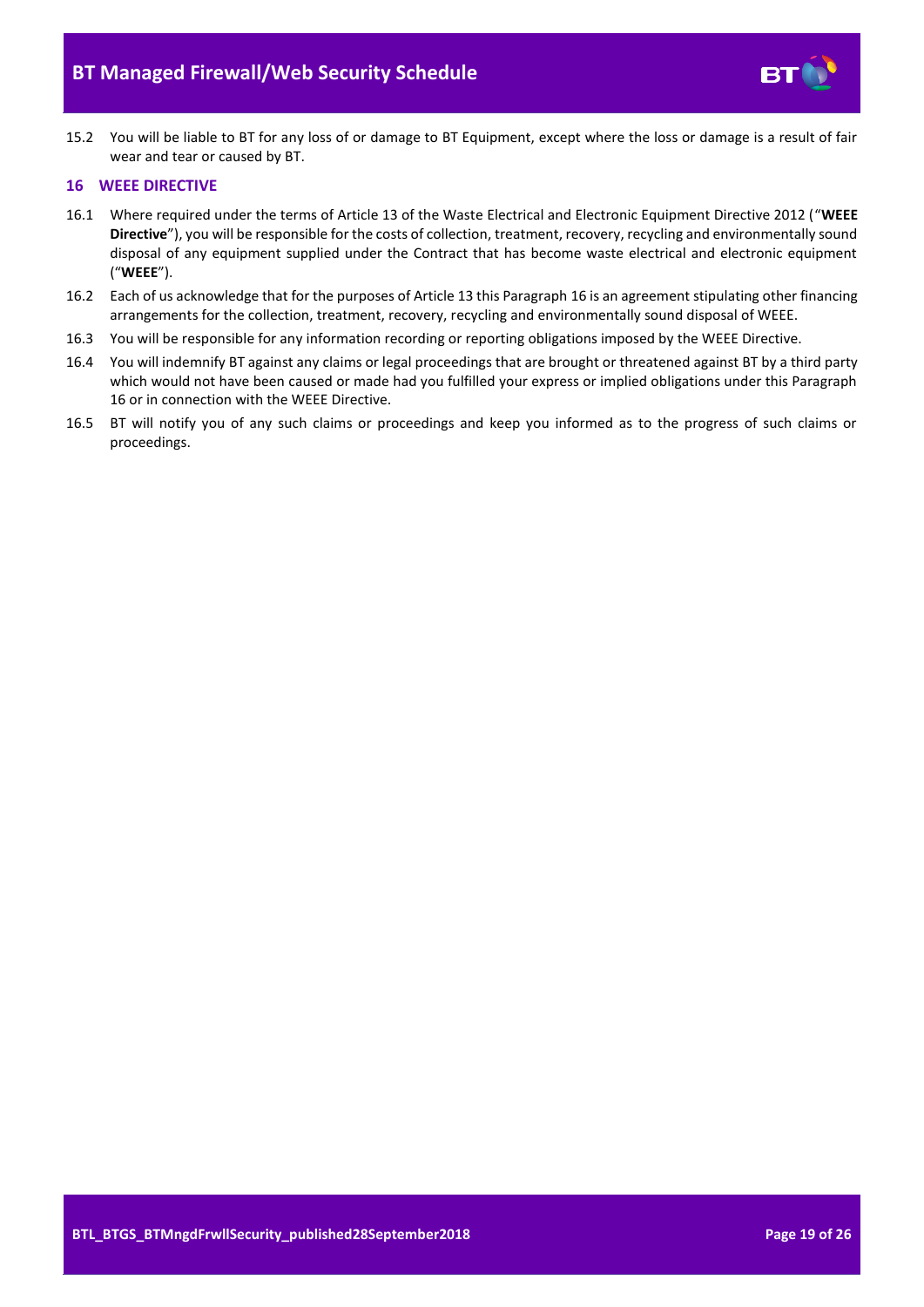

# <span id="page-19-0"></span>**Part C – Service Levels**

#### <span id="page-19-1"></span>**17 ON TIME DELIVERY**

#### <span id="page-19-7"></span>17.1 **On Time Delivery Service Level**

17.1.1 BT will deliver the Service on or before the Customer Committed Date (the "**On Time Delivery Service Level**").

#### <span id="page-19-3"></span>17.2 **On Time Delivery Service Credits**

- 17.2.1 If BT does not meet the On Time Delivery Service Level, you may claim On Time Delivery Service Credits for each day after the Customer Committed Date until the Service is delivered at the Site, as set out in this Paragrap[h 17.2.](#page-19-3)
- 17.2.2 You may claim On Time Delivery Service Credits by reporting any failure to meet the On Time Delivery Service Level to the Service Desk in accordance with Paragraph [10.](#page-15-0)
- 17.2.3 On Time Delivery Service Credits are available up to a maximum amount equal to 100 per cent of the monthly Recurring Charge for the affected Site or Circuit.
- 17.2.4 If both of us have agreed a revised Customer Committed Date in writing, or if BT exercises BT's right to revise the Customer Committed Date as set out in Paragrap[h 17.3.1,](#page-19-4) the calculation of any On Time Delivery Service Credits will be made by reference to the revised Customer Committed Date.

#### <span id="page-19-4"></span>17.3 **Exceptions**

- 17.3.1 If you request a change to the Service or any part of the Service, including any BT Equipment or Customer Equipment or any IP Address location, or delay the completion of your obligations as set out in Paragraph [9,](#page-11-0)  then BT may change the Customer Committed Date to accommodate that change or delay.
- 17.3.2 The On-Time Delivery Service Level does not apply to upgrades or changes to the Services, unless these require the installation of new components and have an agreed delivery date, in which case the Customer Committed Date will be that agreed delivery date.
- 17.3.3 BT may expedite delivery of the Service for operational reasons or in response to a request from you, but this will not revise the Customer Committed Date.

#### <span id="page-19-2"></span>**18 SERVICE AVAILABILITY**

#### <span id="page-19-6"></span>18.1 **Availability Service Level**

- 18.1.1 From the Service Start Date, BT will provide the Service with a target availability corresponding to the agreed SLA Category for the Service as set out in the table in Paragrap[h 18.2.2](#page-19-5) below (the "**Availability Service Level**").
- 18.1.2 You may request Availability Service Credits for Qualifying Incidents at either:
	- (a) the Standard Availability Service Credit Rate, as set out in Paragraph [18.3.5;](#page-20-2) or
	- (b) as applicable, the Elevated Availability Service Credit Rate, as set out in Paragrap[h 18.3.6.](#page-20-3)

#### 18.2 **SLA Categories**

- 18.2.1 The SLA Categories depend on a number of factors, including:
	- (a) any applications you deploy and any CSP you implement;
	- (b) the broader network and server environment including any resilient elements; and
	- (c) the physical location of the Security Appliances and availability of on-site field support.
- <span id="page-19-5"></span>18.2.2 The following table sets out the Availability Annual Targets, the Maximum Annual Availability Downtime, the Maximum Monthly Availability Downtime, the Standard Availability Service Credit Rate, the Elevated Availability Service Credit Rate and the Service Credit Interval for each SLA Category:

| <b>SLA</b><br><b>Category</b> | <b>Availability</b><br><b>Annual Target</b> | <b>Maximum</b><br><b>Annual</b><br><b>Availability</b><br><b>Downtime</b> | <b>Maximum</b><br><b>Monthly</b><br><b>Availability</b><br><b>Downtime</b> | <b>Standard</b><br><b>Availability</b><br><b>Service</b><br><b>Credit Rate</b> | <b>Elevated</b><br><b>Availability</b><br><b>Service</b><br><b>Credit Rate</b> | <b>Service</b><br><b>Credit</b><br><b>Interval</b> |
|-------------------------------|---------------------------------------------|---------------------------------------------------------------------------|----------------------------------------------------------------------------|--------------------------------------------------------------------------------|--------------------------------------------------------------------------------|----------------------------------------------------|
| $Cat A++$                     | $\geq$ 99.999%                              | 5 minutes                                                                 | 0 minutes                                                                  | 4%                                                                             | 8%                                                                             | 5 min                                              |
| Cat A+                        | $\geq 99.99\%$                              | 1 hour                                                                    | 0 minutes                                                                  | 4%                                                                             | 8%                                                                             | $15 \text{ min}$                                   |
| Cat A1                        | $\geq$ 99.97%                               | 3 hours                                                                   | 0 minutes                                                                  | 4%                                                                             | 8%                                                                             | 1 hour                                             |
| Cat A                         | $\geq 99.95\%$                              | 4 hours                                                                   | 0 minutes                                                                  | 4%                                                                             | 8%                                                                             | 1 hour                                             |
| Cat B                         | $\geq 99.90\%$                              | 8 hours                                                                   | 1 hour                                                                     | 4%                                                                             | 8%                                                                             | 1 hour                                             |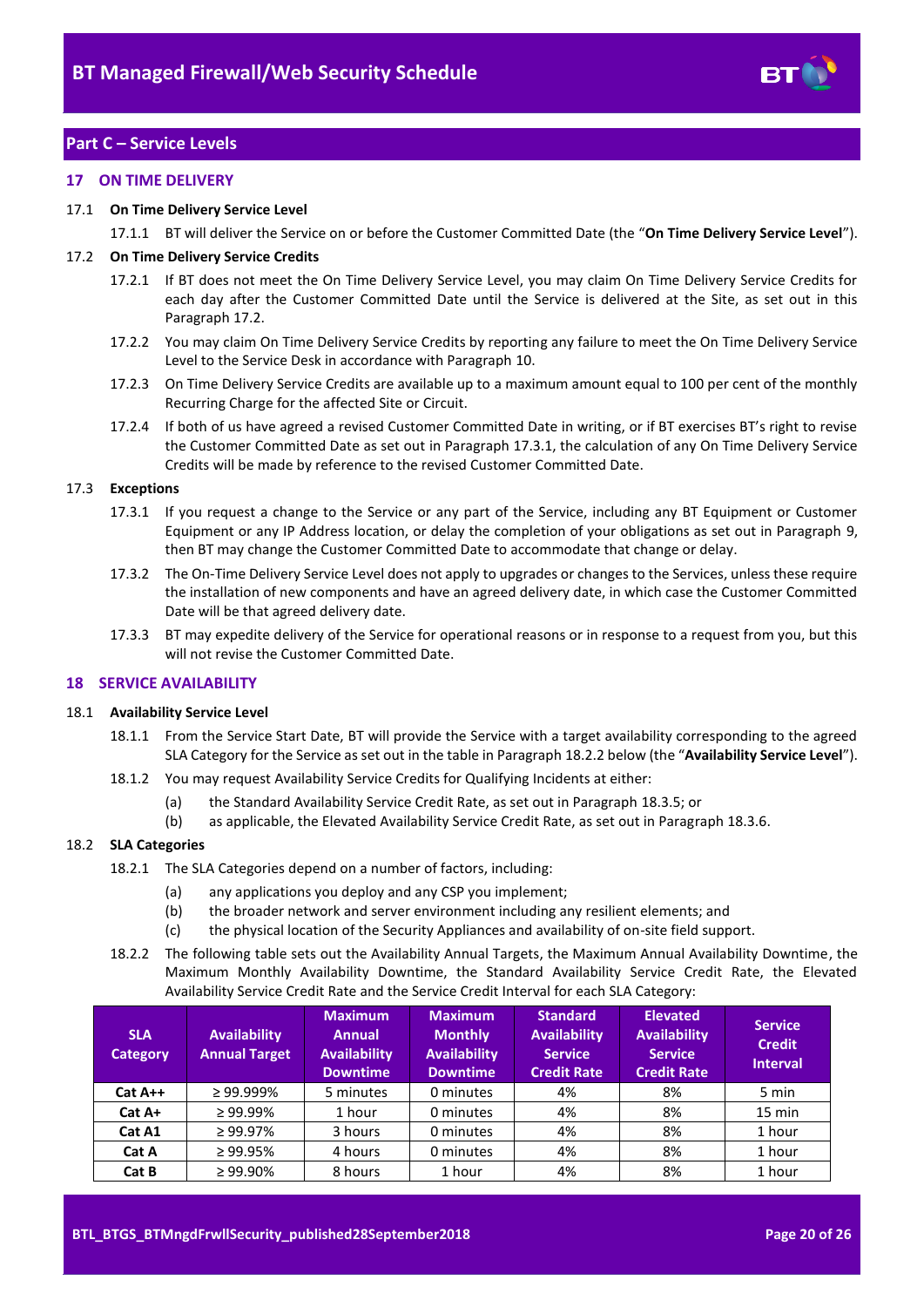# **BT Managed Firewall/Web Security Schedule**



| <b>SLA</b><br><b>Category</b> | <b>Availability</b><br><b>Annual Target</b> | <b>Maximum</b><br>Annual<br><b>Availability</b><br><b>Downtime</b> | <b>Maximum</b><br><b>Monthly</b><br><b>Availability</b><br><b>Downtime</b> | <b>Standard</b><br><b>Availability</b><br><b>Service</b><br><b>Credit Rate</b> | <b>Elevated</b><br><b>Availability</b><br><b>Service</b><br><b>Credit Rate</b> | <b>Service</b><br><b>Credit</b><br><b>Interval</b> |
|-------------------------------|---------------------------------------------|--------------------------------------------------------------------|----------------------------------------------------------------------------|--------------------------------------------------------------------------------|--------------------------------------------------------------------------------|----------------------------------------------------|
| Cat C                         | $\geq 99.85\%$                              | 13 hours                                                           | 3 hours                                                                    | 4%                                                                             | 4%                                                                             | 1 hour                                             |
| Cat D                         | $\geq 99.80\%$                              | 17 hours                                                           | 5 hours                                                                    | 4%                                                                             | 4%                                                                             | 1 hour                                             |
| Cat E                         | $\geq 99.70\%$                              | 26 hours                                                           | 7 hours                                                                    | 4%                                                                             | 4%                                                                             | 1 hour                                             |
| Cat F                         | $\geq 99.50\%$                              | 43 hours                                                           | 9 hours                                                                    | 4%                                                                             | 4%                                                                             | 1 hour                                             |
| Cat G                         | $\geq 99.00\%$                              | 87 hours                                                           | 11 hours                                                                   | 4%                                                                             | 4%                                                                             | 1 hour                                             |
| Cat H                         | $\geq 98.00\%$                              | 175 hours                                                          | 13 hours                                                                   | 4%                                                                             | 4%                                                                             | 1 hour                                             |
| Cat I                         | $\geq 97.00\%$                              | 262 hours                                                          | 15 hours                                                                   | 4%                                                                             | 4%                                                                             | 1 hour                                             |

#### <span id="page-20-4"></span>18.3 **Availability Service Credits**

- 18.3.1 If a Qualifying Incident occurs, BT will measure and record the Availability Downtime for the Site starting from when you report or BT gives you notice of a Qualifying Incident, and ending when BT closes the Incident in accordance with Paragrap[h 10.3.](#page-15-4)
- <span id="page-20-5"></span>18.3.2 BT will measure the Availability Downtime in units of full minutes during the Local Contracted Business Hours for Access Line Incidents, and during the Contracted Maintenance Hours for BT Equipment Incidents.
- <span id="page-20-6"></span>18.3.3 Following the measurement taken in accordance with Paragrap[h 18.3.1](#page-20-4) and Paragrap[h 18.3.2,](#page-20-5) BT will calculate the cumulative Availability Downtime for the calendar month(s) in which the Qualifying Incident occurred (the "**Cumulative Monthly Availability Downtime**") and for the previous 12 consecutive calendar months (the "**Cumulative Annual Availability Downtime**"), but in the event that the Site has been installed for less than 12 consecutive months.
- 18.3.4 In the event a Site has been installed for less than 12 consecutive months, BT will apply an assumed Cumulative Annual Availability Downtime for the previous 12 consecutive months for that Site or Circuit using the Availability Downtime data recorded to date.
- <span id="page-20-2"></span>18.3.5 If the Cumulative Monthly Availability Downtime of the Site exceeds the Maximum Monthly Availability Downtime, you may request Availability Service Credits for each stated Service Credit Interval above the Maximum Monthly Availability Downtime.
- <span id="page-20-3"></span>18.3.6 If the Cumulative Annual Availability Downtime of the Site or Circuit exceeds the Maximum Annual Availability Downtime, you may request Availability Service Credits for all further Qualifying Incidents at the Elevated Availability Service Credit Rate for each started Service Credit Interval above the Maximum Annual Availability Downtime up to and until the Cumulative Annual Availability Downtime by Service is less than the Maximum Annual Availability Downtime.
- 18.3.7 Availability Service Credits are available up to a maximum amount equal to 100 per cent of the monthly Recurring Charges.

#### <span id="page-20-0"></span>**19 RESILIENCY RESTORATION**

#### <span id="page-20-7"></span>19.1 **Resiliency Restoration Service Level**

Where you have purchased a Resilient Service and experience loss of Service on any Resilient Component (which does not amount to a Severity Level 1 Incident), BT aims to restore Service to the affected Resilient Components within one Business Day of you reporting the Incident, or BT detecting the Incident, ("**Resiliency Restoration Service Level**"). The Resiliency Restoration Service Level will not apply where there is a Qualifying Incident (in which case, the Availability Service Level will apply, in accordance with Paragrap[h 18\)](#page-19-2).

#### 19.2 **Resiliency Restoration Service Credits**

- 19.2.1 If the affected Resilient Components are not restored within one Business Day, you may request a Resilience Restoration Service Credit for each commenced hour in excess of the Resiliency Restoration Service Level.
- 19.2.2 This Service Credit only applies where the Resilient Component is covered by an on-site maintenance agreement of next Business Day or shorter.

#### <span id="page-20-1"></span>**20 REQUESTS FOR SERVICE CREDITS**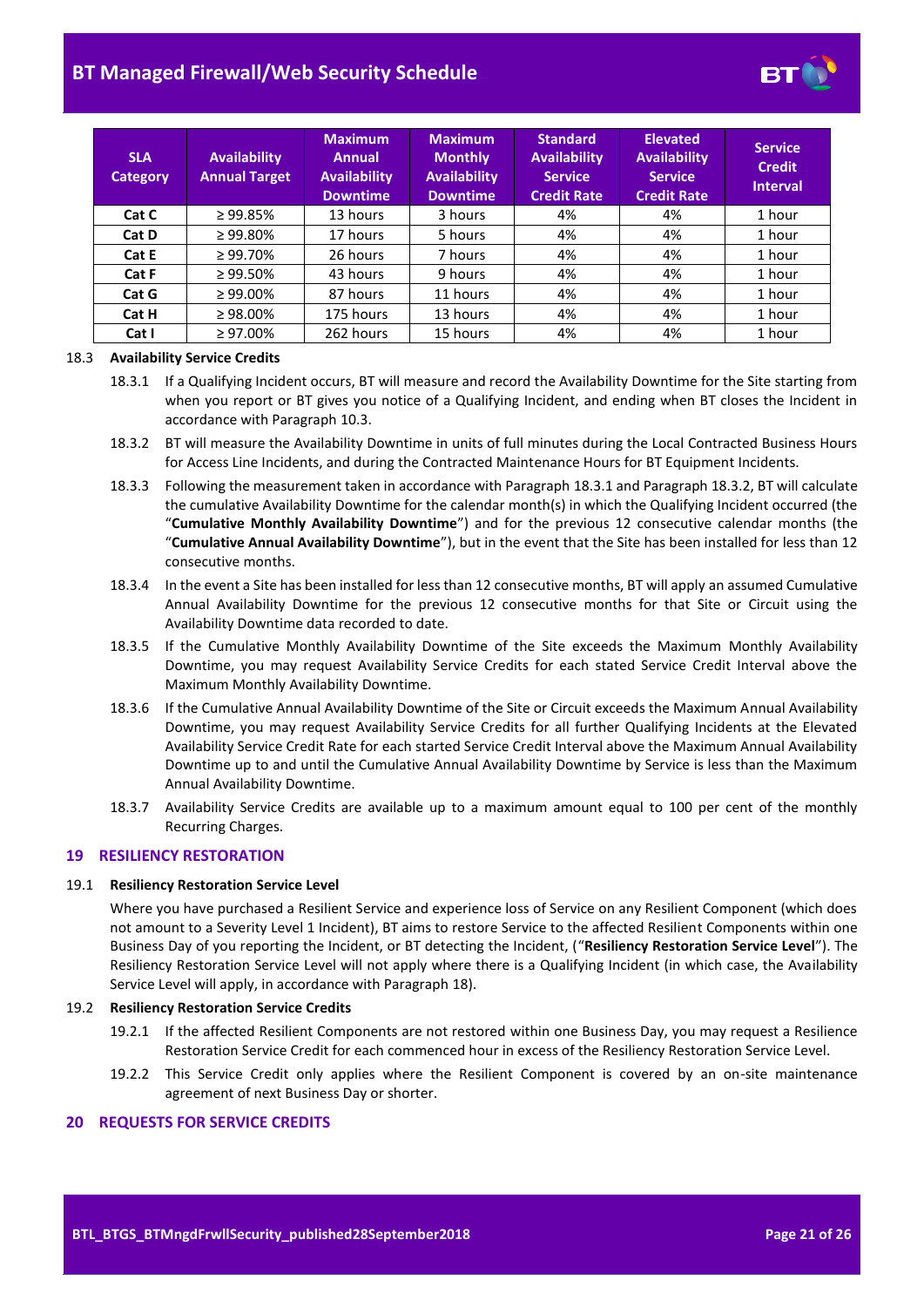# **BT Managed Firewall/Web Security Schedule**

- 
- <span id="page-21-0"></span>20.1 You may request applicable Service Credits within 28 days of the end of the calendar month in which an Incident occurred by providing details of the reason for the claim. Any failure by you to submit a request in accordance with this Paragraph [20.1](#page-21-0) will constitute a waiver of any claim for Service Credits for that calendar month.
- 20.2 Upon receipt of a valid request for Service Credits in accordance with Paragraph [20.1;](#page-21-0)
	- 20.2.1 BT will issue you with the applicable Service Credits by deducting those Service Credits from your invoice within two billing cycles of the request being received; and
	- 20.2.2 following expiry or termination of the Contract where no further invoices are due to be issued by BT, BT will pay you the Service Credits in a reasonable period of time.
- 20.3 All Service Levels and Service Credits will be calculated in accordance with information recorded by, or on behalf of, BT.
- 20.4 The Service Levels under this Schedule will not apply:
	- 20.4.1 in the event that Clause 8 of the General Terms applies;
	- 20.4.2 during any trial period of the Service;
	- 20.4.3 to failures due to any Force Majeure Event;
	- 20.4.4 to uptime of the cloud-based firewall as set out in Paragraph [3.1.10;](#page-4-1)
	- 20.4.5 if you cause a delay or do not provide any requested information in accordance with any reasonable timescales BT tells you about; or
	- 20.4.6 to any Incident not reported in accordance with Paragraph [10](#page-15-0) above.

#### 20.5 **CSP Change Request Delivery Time Targets**

- 20.5.1 Targets apply to Urgent Changes and Standard Changes.
- 20.5.2 If you submit a change with more than five lines of changes, the target times below will not apply.
- 20.5.3 The completion time for the change will be notified to you by BT.
- 20.5.4 The response time for the changes is listed below:

| <b>Request</b>                            | Target Implementation |
|-------------------------------------------|-----------------------|
| <b>Urgent Change and Emergency Change</b> | 4 Hours               |
| <b>Standard Change</b>                    | 8 Hours               |

20.5.5 Service Credits do not apply to CSP change requests and to the Vulnerability Notification and Patching Service Option.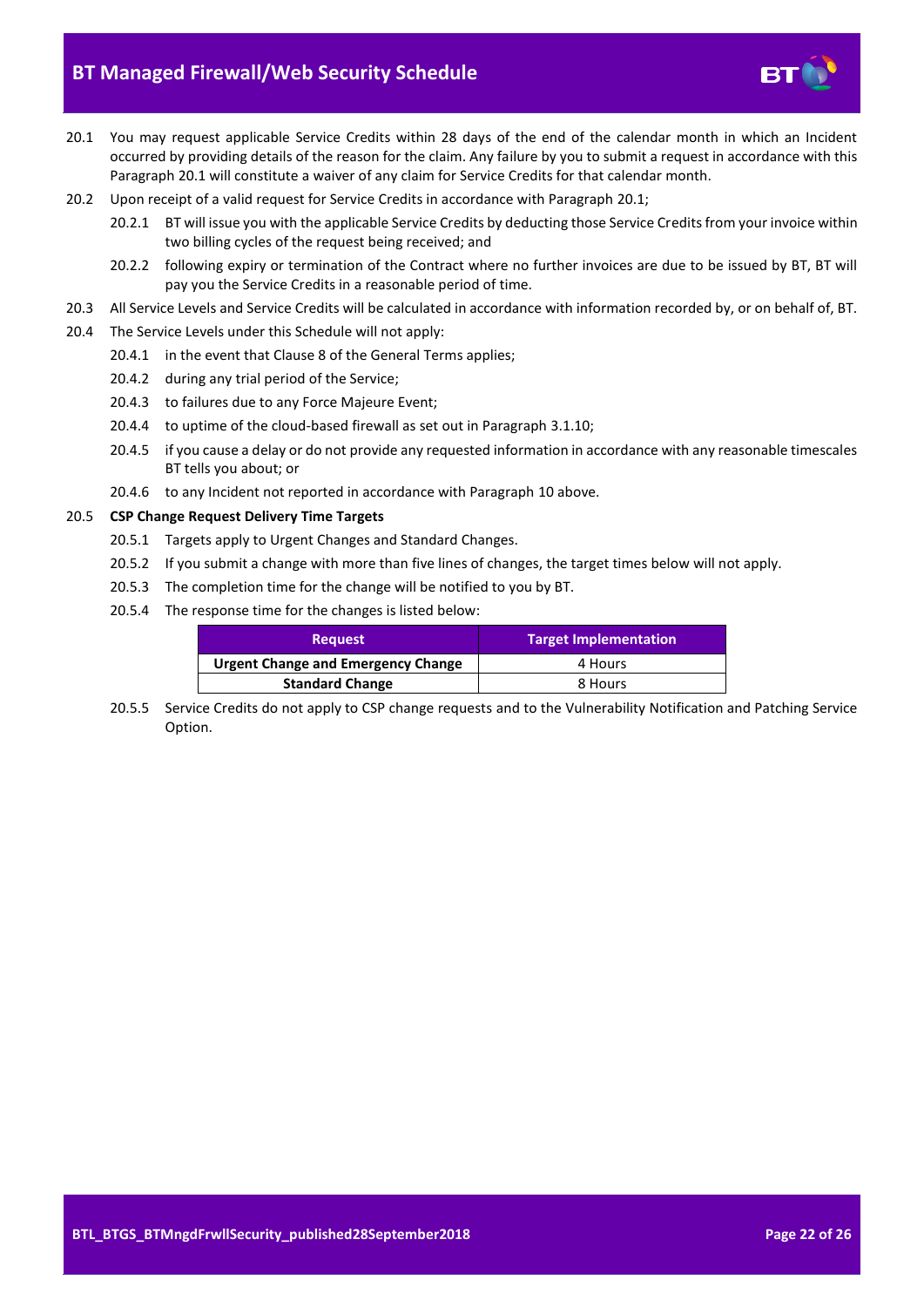

# <span id="page-22-0"></span>**Part D – Defined Terms**

#### <span id="page-22-1"></span>**21 DEFINED TERMS**

In addition to the defined terms in the General Terms, capitalised terms in this Schedule will have the following meanings (and in the case of conflict between these defined terms and the defined terms in the General Terms, these defined terms will take precedence for the purposes of this Schedule):

"**Acceptance Tests**" means those objective tests conducted by you, which, when passed confirm that you accept the Service and that the Service is ready for use save for any minor non-conformities, which will be resolved as an Incident as set out in Paragraph [10.](#page-15-0)

"**BT Managed Firewall Security**" has the meaning given to it at Paragraph [1.2.1.](#page-1-6)

"**BT Managed Web Security**" has the meaning given to it at Paragrap[h 1.2.2.](#page-1-7)

"**Annual Service Management Fee**" means the fee that will cover inlife management and simple changes submitted via BT's change management system subject to reasonable use criteria.

"**Availability**" means the period of time when the Service is functioning.

"**Availability Downtime**" means the period of time during which a Qualifying Incident exists as measured by BT in accordance with Paragraph [18.3.1.](#page-20-4) 

"**Availability Service Credit**" means the Service Credit calculated at the Standard Availability Service Credit Rate or at the Elevated Availability Service Credit Rate as applicable.

"**Availability Service Level**" has the meaning given in Paragraph [18.1.1.](#page-19-6)

"**BT Network**" means the communications network owned or leased by BT and used to provide the Service.

"**BT Owned**" has the meaning given to in Paragrap[h 2.1.3\(a\).](#page-1-8)

"**BT Takeover**" has the meaning given in Paragraph [2.1.3\(c\).](#page-1-9)

"**Business Hours**" means between the hours of 0800 and 1700 in a Business Day.

"**Circuit**" means any line, conductor, or other conduit between two terminals by which information is transmitted, and that is provided as part of the Service.

"**Contracted Maintenance Hours**" means the times during which BT will provide maintenance for BT Equipment, which will be Business Hours unless specified otherwise in the Order.

"**Critical CVSS score**" means a CVSS score range from 9.0 to 10.0.

"**Cumulative Annual Availability Downtime**" has the meaning given in Paragrap[h 18.3.3.](#page-20-6)

"**Cumulative Monthly Availability Downtime**" has the meaning given in Paragrap[h 18.3.3.](#page-20-6)

"**Customer Committed Date**" has the meaning given in Paragraph [8.1.3.](#page-9-3)

"**Customer Contact**" has the meaning given in Paragrap[h 9.1.1.](#page-11-1)

"**Customer Equipment**" means any equipment (including any purchased and owned by the customer) and any software, other than BT Equipment, used by you in connection with a Service.

"**Customer Portal**" means one or more webpages made available to you by BT to provide for one or more specific functions in relation to the Service.

"**Customer Owned**" has the meaning given in Paragrap[h 2.1.3\(b\).](#page-1-10)

"**CSP**" means your customer security policy containing the security rules, set and owned by you, that are applied to the BT Equipment or Customer Equipment and determine the operation of the Service.

"**CVSS**" means Common Vulnerability Scoring System v3.0.

"**De-installation Charges**" means the charges payable by you on de-installation of the Service that will be equal to the then current rates for Installation Charges on the date of de-installation.

"**DMZ**" means de-militarised zone.

"**Domain Name**" means a readable name on an Internet page that is linked to a numeric IP Address.

"**Elevated Availability Service Credit Rate**" means the applicable rate as set out in the table at Paragrap[h 18.2.2](#page-19-5) for the relevant SLA Category.

"**Emergency Change**" means a change that requires immediate attention from SOC to address a live, service impacting issue that you are experiencing. Emergency change should be used only as a last resort.

"**Enabling Service**" has the meaning given in Paragrap[h 5.1.](#page-6-6)

"**Ethernet**" means a family of computer networking technologies for LANs.

"**EULA**" has the meaning given to it in Paragrap[h 6.3.](#page-7-3)

"**Fixed Annual Price**" means the price that is agreed with you at the start of the year and charged either monthly or quarterly as set out in the Order.

"**High CVSS score**" means a CVSS score range from 7.0 to 8.9.

"**HTTPS**" means a communication protocol for secure communication over a computer network.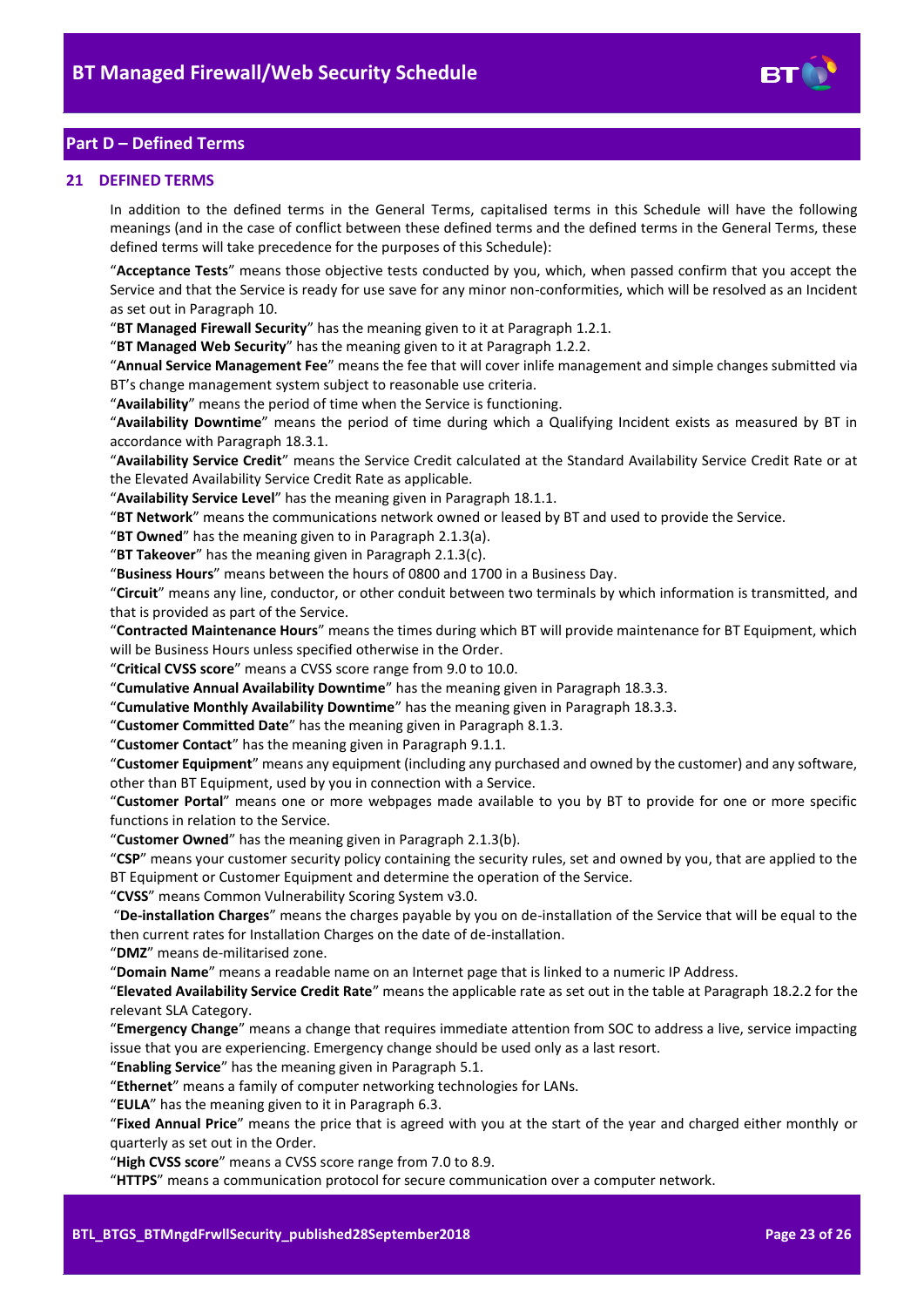

"**IPSec**" means IP security; it is a standards-based framework that provides layer 3 services for confidentiality, privacy, data integrity, authentication and replay prevention.

"**Incident**" means an unplanned interruption to, or a reduction in the quality of, the Service or particular element of the Service.

"**Installation Charges**" means those Charges set out in the Order in relation to installation of the Service or any Customer Equipment or BT Equipment as applicable.

"**Integrated Services Digital Network**" or "**ISDN**" means a set of communication standards for simultaneous digital transmission of voice, video, data, and other network services over the traditional circuits of the PSTN.

"**Internet**" means a global system of interconnected networks that use a standard Internet Protocol to link devices worldwide.

"**Internet Protocol**" or "**IP**" means a communications protocol for devices connected to the Internet that specifies the format for addresses and units of transmitted data.

"**IM**" means instant messaging communications.

"**IP Address**" means a unique number on the Internet of a network card or controller that identifies a device and is visible by all other devices on the Internet.

"**Local Area Network**" or "**LAN**" means the infrastructure that enables the ability to transfer IP services within Sites (including data, voice and video conferencing services).

"**Local Contracted Business Hours**" means the times during which maintenance of any Access Line is provided, which will be Business Hours unless specified otherwise in the Order.

**"Managed Service"** means a managed voice or/and data telecommunications service. Management services are provided as an overlay to the following services to provide a fully managed solution:

- (a) Wide Area Network (WAN);
- (b) Local Area Network (LAN);
- (c) Unified Communications (UC).

"**Managed Service Schedule to the General Terms**" means a Service Schedule for Managed Services that can be found a[t https://www.globalservices.bt.com/en/terms-and-conditions.](https://www.globalservices.bt.com/en/terms-and-conditions) 

"**Managed Service from BT**" means a managed voice or/and data telecommunications service. Management services are provided as an overlay to the following services to provide a fully managed solution:

- (a) Wide Area Network (WAN);
- (b) Local Area Network (LAN);
- (c) IP Telephony (IPT);
- (d) Security;
- (e) Applications such as Microsoft Services and AAI.

"**Managed Service from BT Schedule to the General Terms**" means a Service Schedule for Managed Service from BT that can be found at [https://www.globalservices.bt.com/en/terms-and-conditions/managed-service-from-bt-terms](https://www.globalservices.bt.com/en/terms-and-conditions/managed-service-from-bt-terms-and-conditions)[and-conditions.](https://www.globalservices.bt.com/en/terms-and-conditions/managed-service-from-bt-terms-and-conditions)

"**Maximum Annual Availability Downtime**" has the meaning given in the table at Paragrap[h 18.2.2](#page-19-5) for the relevant SLA Category.

"**Maximum Monthly Availability Downtime**" has the meaning given in the table at Paragraph [18.2.2](#page-19-5) for the relevant SLA Category.

"**Minimum Period of Service**" means a period of three years beginning on the Service Start Date, unless otherwise set out in an Order.

"**Multi-Protocol Label Switching**" or "**MPLS**" means Multi-Protocol Label Switching, a private, global IP-based VPN service based on industry standards that provides the Customer with any-to-any connectivity and differentiated performance levels, prioritisation of delay and non-delay sensitive traffic as well as voice and multi-media applications, all on a single network.

"**Nominated Representative**" means a person from your organisation nominated to be the point of contact for Vulnerability notifications.

"**On Time Delivery Service Credits**" means four per cent of the Recurring Charges for the applicable Site, per day.

"**On Time Delivery Service Level**" has the meaning given in Paragraph [17.1.](#page-19-7)

"**Out of Band Access**" means access used for initial configuration and for in-life management where the primary means of access to the Security Appliance has failed or to help resolve failure of the Security Appliance.

"**Patch**" means vendor provided Software intended to address a specific Vulnerability.

"**PSTN**" means Public Switched Telephone Network, which is the concentration of the world's public circuit switched telephone networks.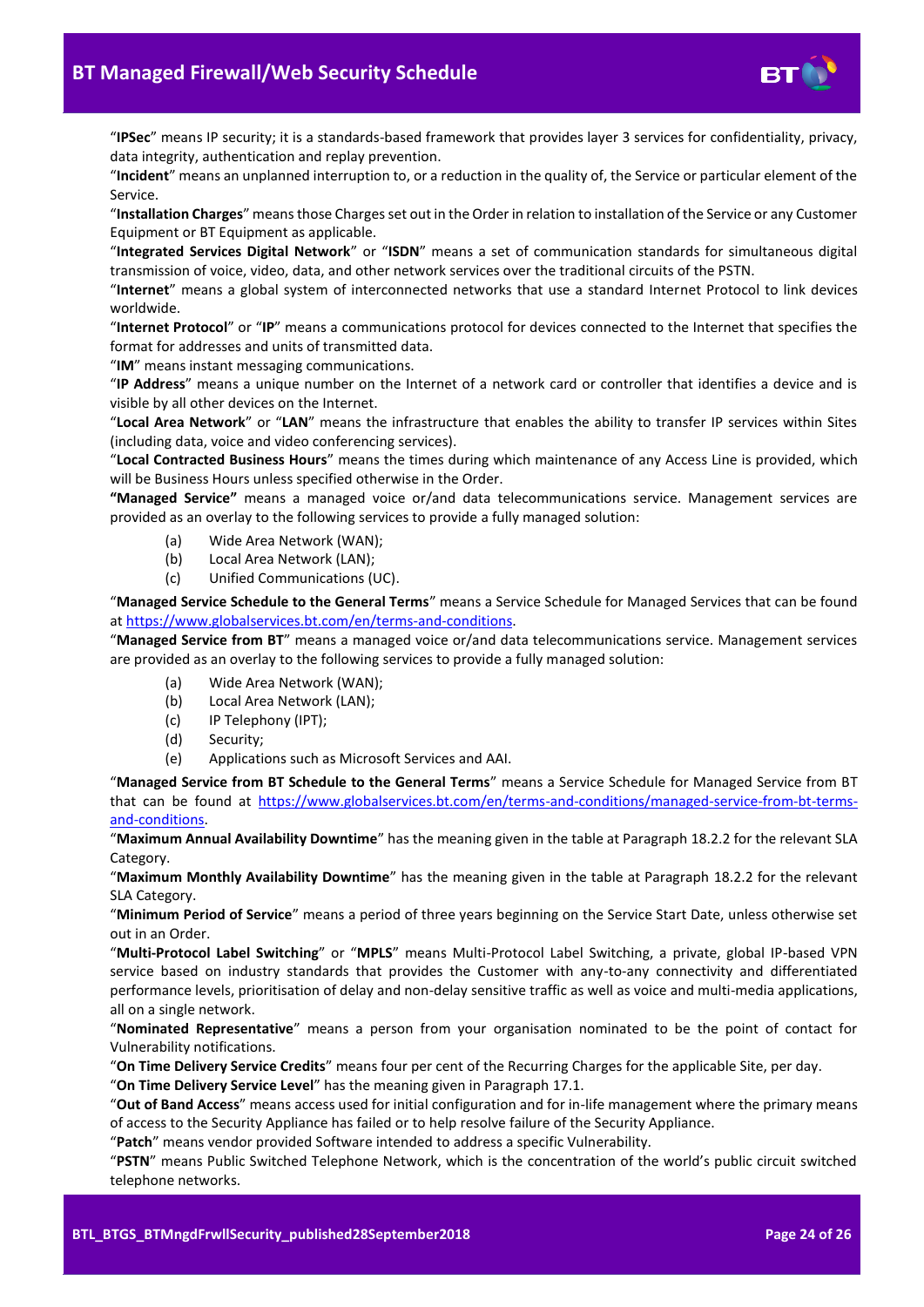

"**Qualifying Incident**" means a Severity 1 Level Incident, except where any of the following events have occurred:

- (a) the Service has been modified or altered in any way by you, or by BT in accordance with your instructions;
- (b) Planned Maintenance;
- (c) you have performed any network configurations that BT did not approve;
- (d) an Incident has been reported and BT cannot confirm that an Incident exists after performing tests; or
- (e) you requested BT to test the Service at a time when no Incident has been detected or reported.

"**Recurring Charges**" means the Charges for the Service or applicable part of the Service that are invoiced repeatedly in every payment period (e.g. every month), as set out in the Order.

"**Resiliency Restoration Service Credit**" means one per cent of the total monthly Recurring Charges for the Resilient Service up to a maximum amount equal to 100 per cent of the monthly Recurring Charges.

"**Resiliency Restoration Service Level**" has the meaning given in Paragraph [19.1.](#page-20-7)

"**Resilient Component**" means, with respect to a Resilient Service, any of the Access Lines, BT Equipment or Customer Equipment.

"**Resilient Service**" means a Service or part of a Service, as set out in the Order that is designed to have high availability and without single points of failure, such that if one component fails the Service is still available.

"**Router**" means a device that forwards data packets between computer networks, creating an overlay internetwork.

"**Security Appliance**" means the BT Equipment or Customer Equipment (depending on the Service delivery model you select in accordance with Paragraph [2.1.3\)](#page-1-5) used to apply the CSP.

"**Service**" has the meaning given in Paragrap[h 1.](#page-1-2)

"**Service Credit**" means each of the Availability Service Credit, the On Time Service Delivery Service Credit and the Resiliency Restoration Service Credit.

"**Service Credit Interval**" means as set out in the table at Paragraph [18.2.2](#page-19-5) for the relevant SLA Category.

"**Service Desk**" has the meaning given in Paragraph [8.1.1.](#page-9-4)

"**Service Level**" means each of the On Time Delivery Service Level, the Availability Service Level and the Resiliency Restoration Service Level.

"**Service Management Boundary**" has the meaning given in Paragrap[h 4.](#page-6-0)

"**Service Wrap Only**" has the meaning given in Paragraph [2.1.3\(d\).](#page-2-3)

"**Severity Level 1 Incident**" means an Incident that cannot be circumvented and that constitutes a complete loss of Service at the Site or Circuit and in respect of a Resilient Service, excluding any loss of service of a Resilient Component where you still have access to the Service through the other back-up Resilient Component.

"**Site**" means a location at which the Service is provided.

"**Site Planning Guide**" means a guide provided by BT to you detailing the hardware specification, including environmental, physical and electrical details of any BT Equipment provided to you with the Service.

"**SLA Category**" means the category, as set out in the Order which, in accordance with the table set out at Paragraph [18.2.2,](#page-19-5) specifies the following in relation to the Service, Site or Circuit:

- (a) Availability Annual Target;
- (b) Maximum Annual Availability Downtime;
- (c) Maximum Monthly Availability Downtime;
- (d) Standard Availability Service Credit Rate;
- (e) Elevated Availability Service Credit Rate; and
- (f) Service Credit Interval.

"**SOC**" means Security Operations Centre.

"**SSL**" means secure sockets layer.

"**Standard Availability Service Credit Rate**" means the applicable rate as set out in the table at Paragraph [18.2.2](#page-19-5) for the relevant SLA Category.

"**Standard Change**" means upgrades and modifications resulting from planned developments and security improvements.

"**Ticket**" has the meaning given in Paragraph [10.2.](#page-15-3)

"**Uniform Resource Locator**" or "**URL**" means a character string that points to a resource on an intranet or the Internet. "**Urgent Change**" means upgrades and modifications needed as a result of unplanned activities or unforeseen activities, but which are not critical to maintaining the security of the organisation. Urgent changes are always chargeable.

"**VPN**" means a virtual private network with the use of encryption to provide a communications network that appears private to your Users while being provided over network infrastructure that is shared with other customers. Unless otherwise agreed in writing, your communications over your VPN are restricted to those Sites belonging to your VPN.